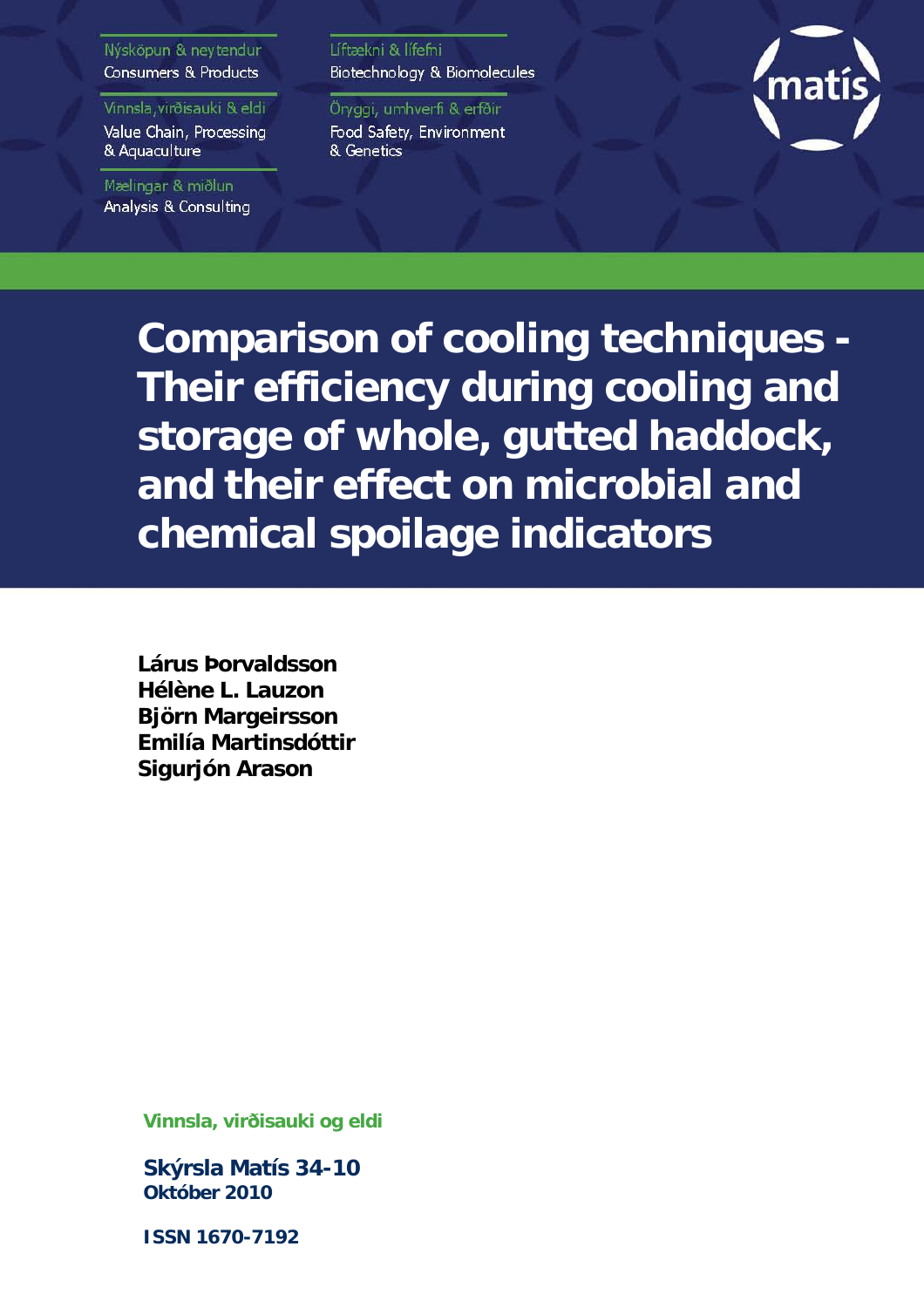# Skýrsluágrip Matís ohf<br>Icelandic Food and Biotech R&D



## **Report summary**

| Titill / Title            | Comparison of cooling techniques - Their efficiency during cooling<br>their effect on microbial and chemical spoilage indicators |                     |                                                                                                                                                                                                                                                                                                                                                                                                                                                                                                                                                                                                                                                                                                                                                                                                                                                                                                                                                                                                                    |  |
|---------------------------|----------------------------------------------------------------------------------------------------------------------------------|---------------------|--------------------------------------------------------------------------------------------------------------------------------------------------------------------------------------------------------------------------------------------------------------------------------------------------------------------------------------------------------------------------------------------------------------------------------------------------------------------------------------------------------------------------------------------------------------------------------------------------------------------------------------------------------------------------------------------------------------------------------------------------------------------------------------------------------------------------------------------------------------------------------------------------------------------------------------------------------------------------------------------------------------------|--|
| Höfundar / Authors        | Lárus Þorvaldsson, Hélène L. Lauzon, Björn Margeirsson, Emilía<br>Martinsdóttir and Sigurjón Arason                              |                     |                                                                                                                                                                                                                                                                                                                                                                                                                                                                                                                                                                                                                                                                                                                                                                                                                                                                                                                                                                                                                    |  |
| Skýrsla / Report no.      | 34-10                                                                                                                            | Útgáfudagur / Date: | Október 2010                                                                                                                                                                                                                                                                                                                                                                                                                                                                                                                                                                                                                                                                                                                                                                                                                                                                                                                                                                                                       |  |
| Verknr. / project no.     | 1682                                                                                                                             |                     |                                                                                                                                                                                                                                                                                                                                                                                                                                                                                                                                                                                                                                                                                                                                                                                                                                                                                                                                                                                                                    |  |
| Styrktaraðilar / funding: | EU (contract FP6-016333-2) Chill-on                                                                                              |                     |                                                                                                                                                                                                                                                                                                                                                                                                                                                                                                                                                                                                                                                                                                                                                                                                                                                                                                                                                                                                                    |  |
| Ágrip á íslensku:         | mismunandi salt- og íshlutfall ískrapa.                                                                                          |                     | Markmið tilraunanna var að rannsaka áhrif mismunandi ístegunda við<br>niðurkælingu og geymslu á heilum, slægðum fiski á hita- og<br>skemmdarferla. Þrjár ístegundir voru notaðar: hefðbundinn mulinn<br>plötuís ("flöguís") (nefndur PI hér) auk tveggja gerða ískrapa (vökvaíss)<br>framleiddum í þar til gerðum ískrapavélum (nefndar LIA og LIB hér) með                                                                                                                                                                                                                                                                                                                                                                                                                                                                                                                                                                                                                                                        |  |
|                           | hópnum.                                                                                                                          |                     | Niðurstöður hitamælinga sýndu fram á mun hraðari niðurkælingu með<br>ískrapa en hefðbundnum flöguís. Þá reyndist niðurkæling nokkru hraðari<br>með annarri tegund ískrapa (LIB) en hinnar (LIA) því hiti ýsu kæld í LIB fór<br>úr 7.5 °C niður fyrir 0 °C á 20 - 30 mín miðað við um 55 - 60 mín í LIA.<br>Samsvarandi tími fyrir hefðbundinn flöguís var um 260 mín. Munurinn á<br>kælitíma í LIA og LIB má að hluta til skýra með 10% þyngri fiskum í LIA<br>Niðurkæling heillar ýsu úr 10 °C og 20 °C gaf sambærilegar niðurstöður<br>og niðurkæling úr 7.5 °C. Kælitími úr 10 °C niður í 4 °C var 24 mín fyrir LIB<br>hópinn og 36 mín fyrir LIA hópinn. Sambærilegur kælitími úr 20 °C í 4 °C                                                                                                                                                                                                                                                                                                                 |  |
|                           | var 46 mín fyrir LIB samanborið við 55 mín fyrir LIA.<br>til hraðara skemmdarferlis en gerist við ísaðar aðstæður.               |                     | Niðurstöður örverumælinga með ræktanlegum aðferðum sýndu að lítill<br>vöxtur sérhæfðra skemmdarörvera (SSÖ) á ýsuroði átti sér stað snemma<br>á geymslutímanum, óháð kælingaraðferð. Með frekari geymslu var<br>örveruvöxtur svipaður milli kælihópanna með ísyfirlag efst í kerinu.<br>Sambærilega örveruvaxtarþróun var að sjá í holdi þar til á 8. degi<br>mældist marktækur hærri fjöldi Photobacterium phosphoreum og H <sub>2</sub> S-<br>myndandi baktería í LIB-kældum fiski. Það er athyglisvert að nefna að<br>þau mismunandi hitastigsprófíl sem mældust meðal kælihópanna<br>endurspegluðu ekki örveruvaxtarþróun sem átti sér stað. Raunar virtist<br>skemmdargeta SSÖ ekki vera minni við köldustu aðstæðum þegar<br>geymslutíminn leið, því marktækt hærra magn TVB-N og TMA mældist í<br>fiskum sem fengu ískrapa meðferð samanborið við hefðbundna<br>ísgeymslu. Hugsanlegt er að þau skilyrði sem skapast við þessar<br>vatnsmeiri og saltaðar aðstæður við notkun ískrapa eru óæskileg og leiða |  |
| Lykilorð á íslensku:      | Kæling, ístegundir, ískrapi, ýsa, sérhæfðar skemmdarörverur                                                                      |                     |                                                                                                                                                                                                                                                                                                                                                                                                                                                                                                                                                                                                                                                                                                                                                                                                                                                                                                                                                                                                                    |  |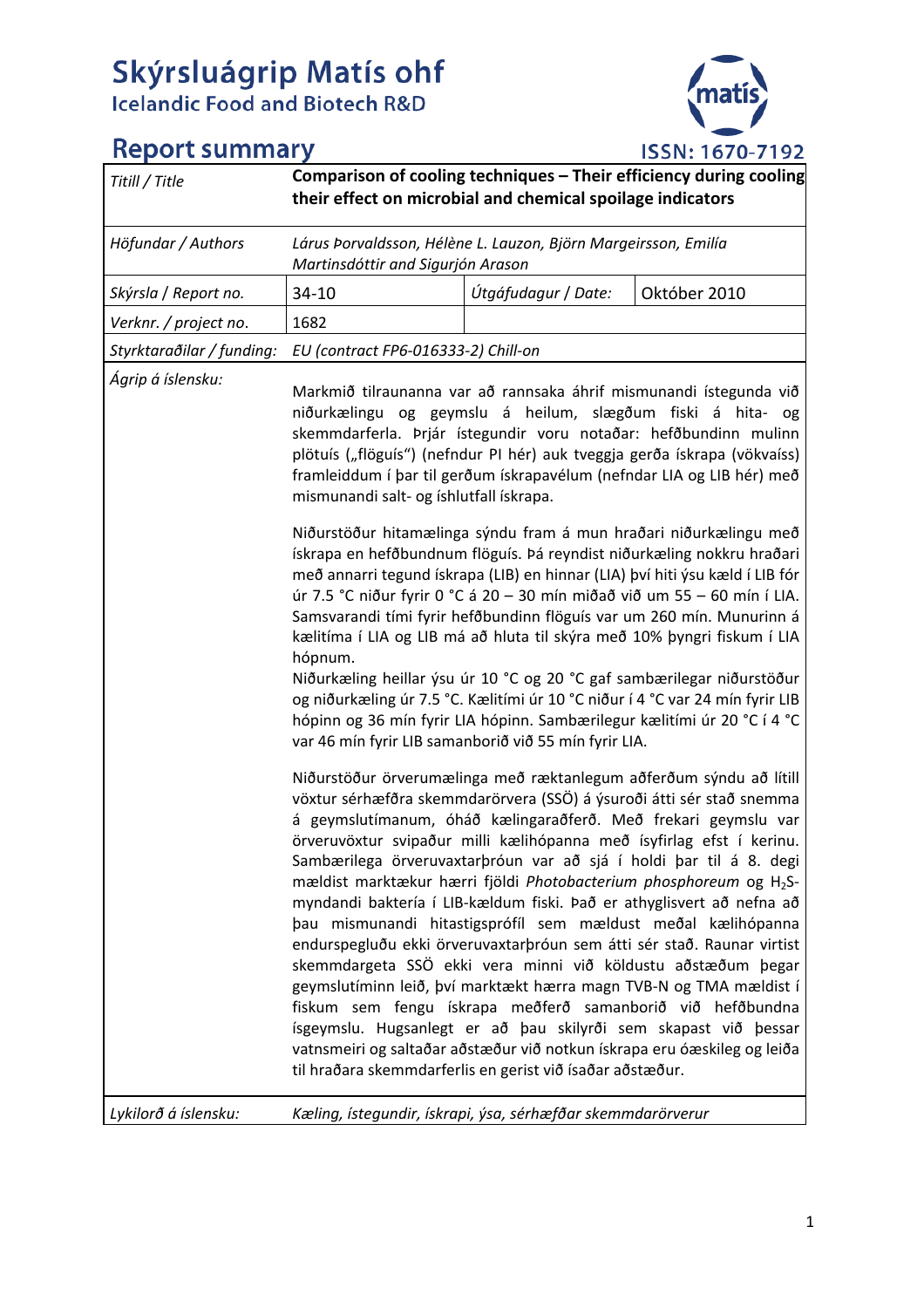## Skýrsluágrip Matís ohf **Icelandic Food and Biotech R&D**

## **Report summary**



*Summary in English:* The aim of study was to investigate the effects of different ice media during cooling and storage of whole, gutted whitefish on temperature control and spoilage indicators. The thermodynamic, microbial and chemical properties of whole, gutted haddock were examined with respect to the cooling medium in which it was stored. Three basic types of cooling medium were used: traditional crushed plate ice (PI+PI) and two types of commercially available liquid (slurry) ice, here denoted as LIA and LIB. The ice types were furthermore divided into five groups with different salinity and ice concentration.

> Microbiological analysis by cultivation methods revealed that growth of some specific spoilage organisms (SSO) on fish skin was delayed at early storage, independently of the cooling methods. With further storage, little or no difference in counts was seen among traditionally iced fish and those cooled in liquid ice for 2 h before draining and top layer icing. Even less difference was observed in the flesh microbiota developing until significant growth increase in *Photobacterium phosphoreum* and H<sub>2</sub>S-producing bacteria was seen on day 8 in LIB cooled fish. Interestingly the differences obtained in the temperature profiles of fish cooled differently were not supported by different bacterial growth behaviour. In fact, SSO spoilage potential was not reduced in the coolest treatments as time progressed, as demonstrated on day 8 by the significantly higher TVB‐N and TMA content of fish cooled in liquid ice compared to traditional icing. Conditions created by liquid ice environment (salt uptake of flesh) may have been unfavourable, causing an even faster fish deterioration process with increasing storage time compared to traditional ice storage.

> Evaluation of the thermodynamic properties showed that LIB gave slightly faster cooling than LIA. For haddock stored in LIB the flesh reached 0 °C in 20‐30 min, but it took 57 min in LIA and around 260 min in crushed plate ice (PI). The difference in the cooling rate of LIA and LIB might, apart from the physical properties of the ice, partially be explained by the fish weight, being on average 10% more in the LIA group.

> The additional cooling rate experiments where whole, gutted haddock was cooled down from 20 °C and 10 °C gave similar results. When cooled down from 20 °C the haddock reached 4 °C in 46 min when chilled in LIB while the same process in LIA required 55 min. Similar difference was seen when the material was cooled down from 10 °C, where fish chilled in LIB reached 4 °C in 24 min and fish chilled in LIA reached 4 °C in 36 min.

*English keywords: Cooling, ice media, liquid ice, haddock, specific spoilage organisms*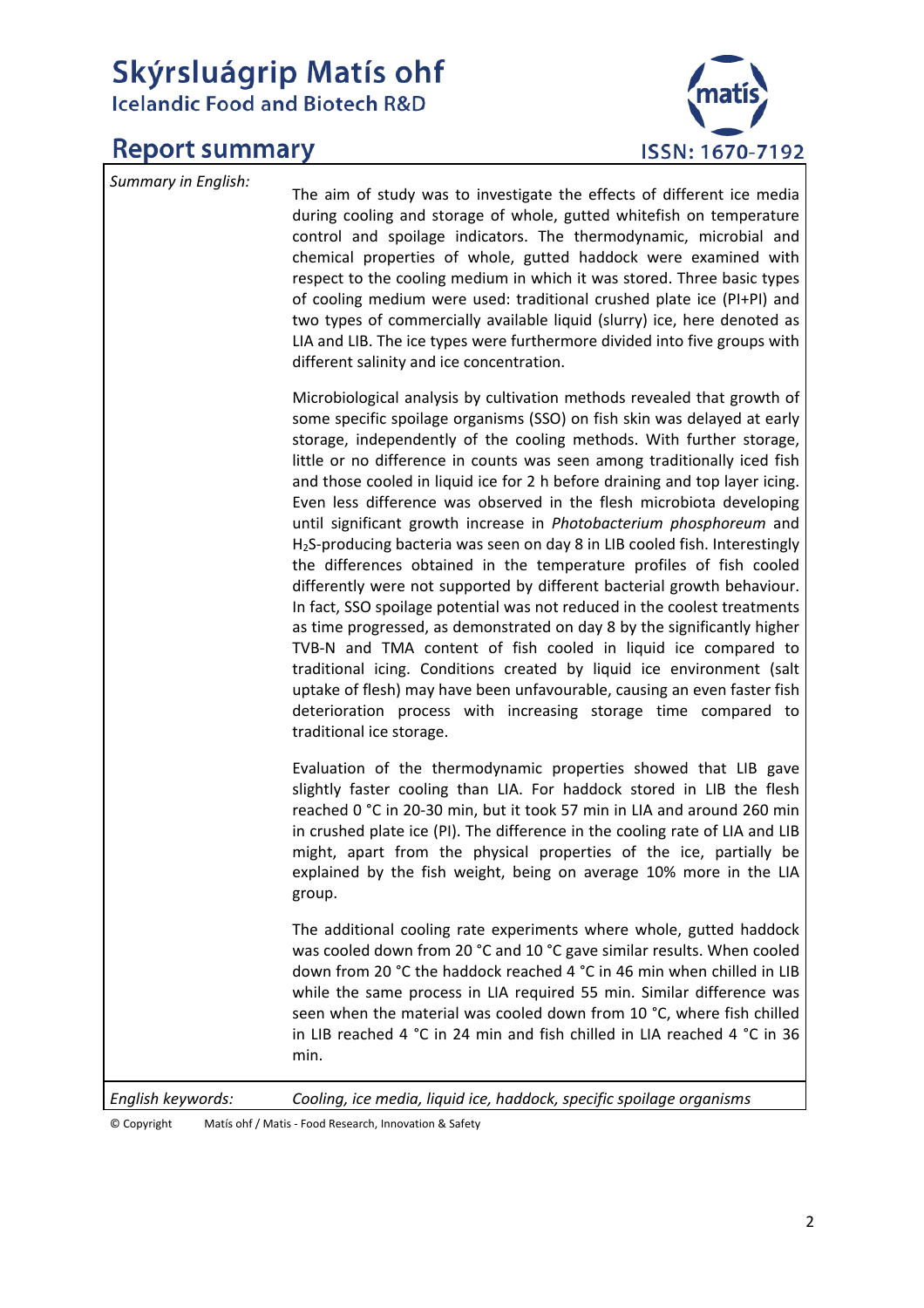



## **Table of Contents**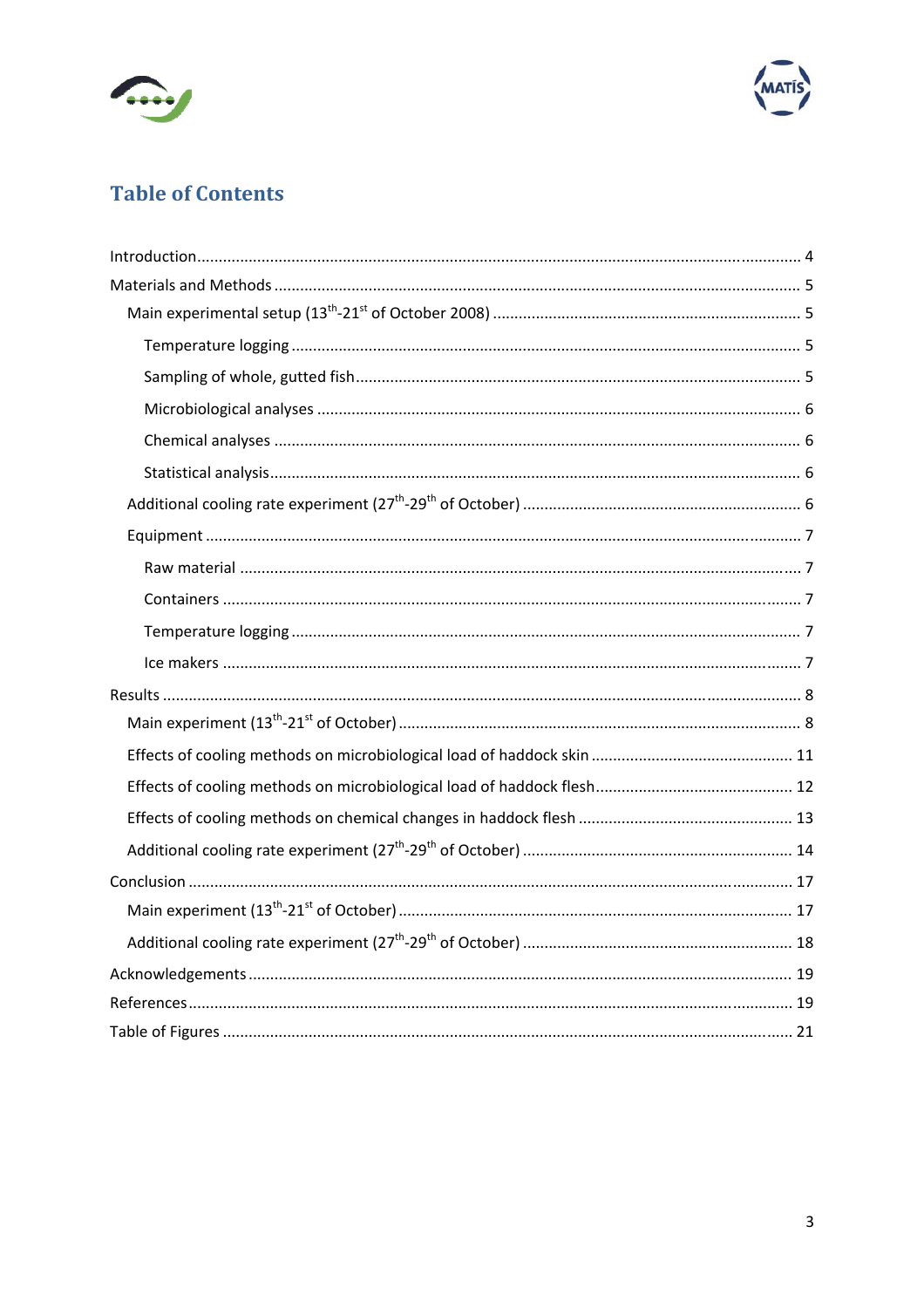



#### **Introduction**

Effective cooling prolongs the shelf life of food and fish in particular. In recent years, improvements in cooling technologies have led to the development and commercialisation of various slurry ice machines where mixtures of water, ice, salt and gases have been used to increase cooling rate and optimise temperature during transportation. The overall aim is to reduce bacterial growth, extend shelf life and thereby increase product quality (Bellas and Tassou 2005). Several different slurry ice production technologies and a number of slurry ice brands exist (e.g., Liquid Ice, Flow Ice, Optim‐Ice, Fluid Ice and Bubble Slurry Ice). The thermal and rheological properties along with other characteristics of ice slurries have been thoroughly described (Egolf *et al*. 2005). Information on how these new techniques affect the spoilage microbiota present on the skin and flesh of the fish is limited at present. Examples of well-documented fish spoilage organism are members of the *Pseudomonas* genus and *Shewanella putrefaciens* which are frequently used as bacterial indicators for spoilage and are present in different food types (Gram and Huss 1996, McMeekin 1975, von Holy and Holzapfel 1988). *Photobacterium phosphoreum* has not been investigated as intensively but there are scientific evidences that it is the main spoilage organism when environmental conditions are favourable such as in chilled modified atmosphere packed fish (Lauzon *et al.* 2009, Dalgaard *et al*. 1997, Emborg *et al*. 2002). Other workers have reported its presence in aerobically spoiled fish (van Spreekens 1974, Esaiassen *et al*. 2004) and its importance in the spoilage of air‐stored gadoid fish products was recently reported (Olafsdottir *et al*. 2006a,b). Knowledge on how the spoilage microbiota will respond to different cooling methods can help to better understand the spoilage process and design cooling methods that can prolong shelf life.

The aim of study was to investigate the effects of different ice media during cooling and storage of whole, gutted whitefish on temperature control and spoilage indicators. The thermodynamic, microbial and chemical properties of whole, gutted haddock were examined with respect to the cooling medium in which it was stored. Three basic types of cooling medium were used: traditional crushed plate ice (PI+PI) and two types of commercially available liquid (slurry) ice, here denoted as LIA and LIB. The ice types were furthermore divided into five groups with different salinity and ice concentration.

These experiments were carried out as a part of the research project EU‐funded Integrated Research Project CHILL‐ON (contract FP6‐016333‐2).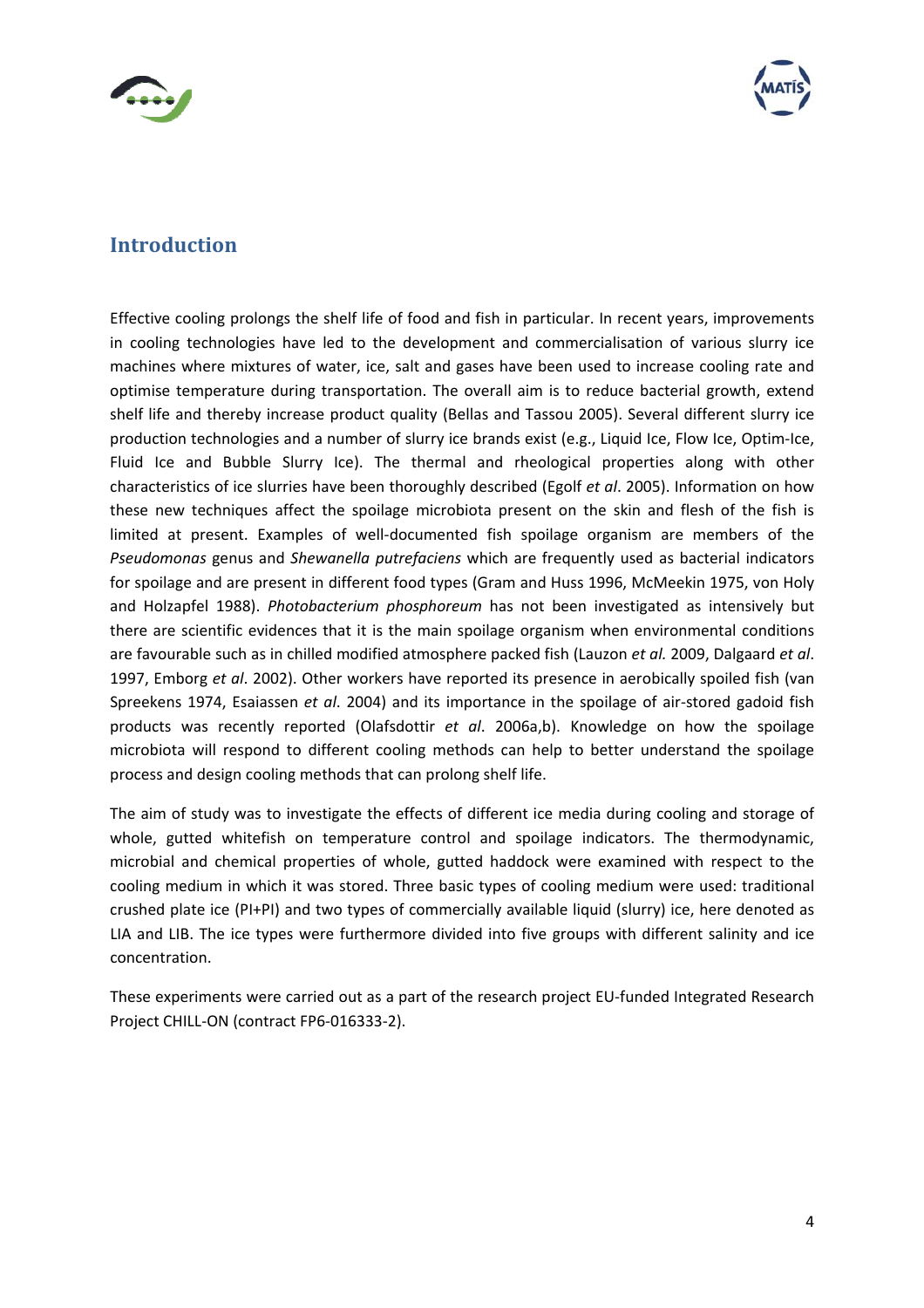



#### **Materials and Methods**

#### **Main experimental setup (13th21st of October 2008)**

Five groups were used in the experiments carried out during the  $13<sup>th</sup>$ -21<sup>st</sup> of October.

- 1. **PI+PI**: 100 kg of fish is packed in 45 kg of crushed plate ice (PI) in a drained tub and stored for 7‐8 days.
- 2. LIB: 100 kg of fish is packed in 100 kg of liquid ice B (LIB) with ice ratio 47% ( $x<sub>salt</sub> = 2.1±0.1%$ , T=-2.4 °C). Chilled for 2 h with tub undrained and not re-iced. Stored in a drained tub.
- 3. **LIB+DRAIN**: 100 kg of fish is packed in 100 kg of liquid ice B (LIB) with ice ratio 47% ( $x<sub>salt</sub> =$ 2.1±0.1%, T=‐2.2 °C). Drained gently (tub stoppers partly open) from the beginning and not re‐iced.
- 4. LIB+PI: 100 kg of fish is packed in 100 kg of liquid ice B (LIB) with ice ratio 34% (x<sub>salt</sub> = 2.1±0.1%, T=-2.2 °C). Chilled for 2 h with tub undrained then re-iced by adding 12 kg of crushed plate ice (PI) on top of the top layers. Stored in a drained tub.
- 5. **LIA+PI**: 100 kg of fish is packed in 100 kg of liquid ice A (LIA) with ice ratio 34% ( $x<sub>cal</sub>$  = 2.9±0.1%, T=‐2.2 °C)**.** Chilled for 2 h with tub undrained then re‐iced by adding 12 kg of crushed plate ice (PI) on top of the top layers. Stored in a drained tub.

#### **Temperature logging**

The fish in each group was packed in five layers and temperature loggers inserted into the fish flesh in four individuals weighting approximately 600‐1300g at the bottom, middle and top layer. This made a total of 12 loggers which were used to monitor the temperature in the fish flesh for each group every 5 min. In addition to those loggers one temperature logger was used to record ambient temperature outside the tub for each group and another one which measured the temperature in the medium, approximately 10 cm below surface.

The initial temperature of the fish was approximately 8 °C. In order to get a fair comparison the initial time  $t_0$  was determined from when the temperature first reached 7.5 °C. The mean of the temperature time series for each layer was then found. Since the number of temperature logs which was retrieved from each layer was not always equal, the total average temperature of each group was found such that

$$
\overline{T} = \frac{1}{3}\bigg(\!\frac{1}{N_1}\!\sum_t\!T_{1,t}+\!\frac{1}{N_3}\!\sum_f\!T_{3,f}+\!\frac{1}{N_3}\!\sum_k\!T_{3,k}\bigg)
$$

where  $T_{1,i}$  is the temperature time series for the i-th fish at the bottom layer,  $T_{3,i}$  is the temperature time series for the j-th fish in the middle layer and  $T_{5,k}$  is the temperature time series for the k-th fish at the top layer.  $N_1$ ,  $N_3$  and  $N_5$  denote the total number of temperature logs in their respective layers.

#### **Sampling of whole, gutted fish**

At initial sampling (d0), four fish were removed aseptically from the fish tubs, pooling 2 fish per sample. During subsequent sampling (d2-4-8), four fish were removed aseptically from the top layer of the differently treated tubs, pooling two fish per sample for each treatment examined. Fish were transferred to the laboratory in styrofoam boxes and analysed within 30‐60 min.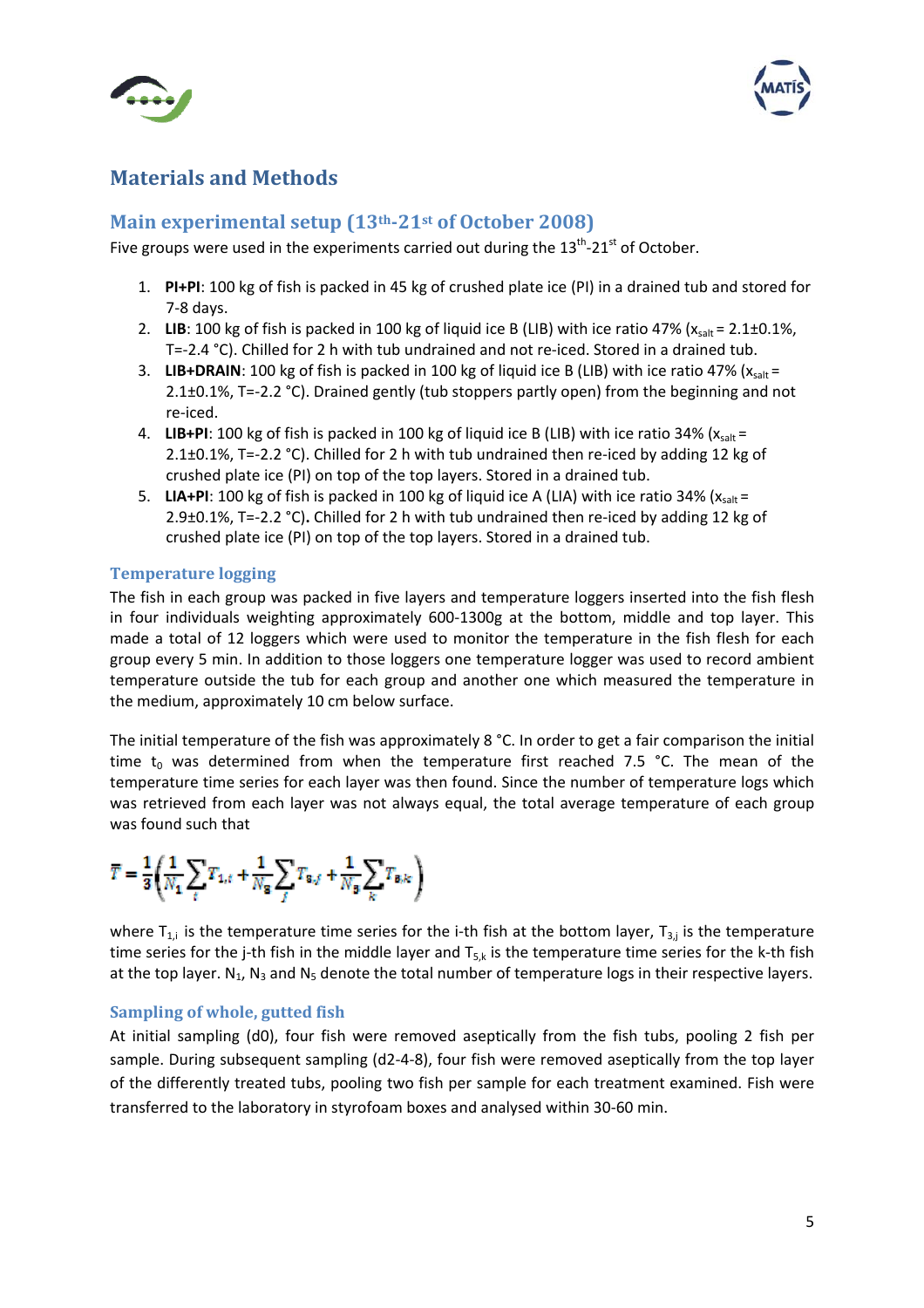



#### **Microbiological analyses**

Microbiological counts were evaluated for both the skin and flesh of haddock. Two pieces of skin were aseptically cut from one side of each fish (2 fish = 1 sample), giving a total area of 30 cm<sup>2</sup>, and mixed with 60 mL of cooled Maximum Recovery Diluent (MRD, Oxoid) for 1 min in a stomacher (Stomacher Lab Blender 400, A.‐J. Seward Laboratories, London, UK). Successive tenfold dilutions were done as required. The other side of each fish was aseptically skinned, pieces of flesh removed, minced, diluted tenfold in cooled MRD and stomached for 1 min. Spread‐plating of aliquots was done on several media and all plates incubated aerobically. Total viable psychrotrophic counts (TVC) and counts of H2S‐producing bacteria were evaluated on iron agar (IA) as described by Gram *et al*. (1987) with the exception that 1% NaCl was used instead of 0.5% with no overlay. TVC were also done on modified Long and Hammer´s agar (LH) according to van Spreekens (1974) with the exception that 1% NaCl was used instead of 0.5%. Plates were incubated at 17 °C for 5 d. Cephaloridine Fucidin Cetrimide (CFC) agar was modified according to Stanbridge and Board (1994) and used for enumeration of presumptive pseudomonads. Pseudomonas Agar Base (Oxoid) with CFC Selective Agar Supplement (Oxoid) was used. Plates were incubated at 22 °C for 3 d. *Pseudomonas* spp. form pink colonies on this medium. In all above mentioned methods, surface‐plating was used. Counts of *Photobacterium phosphoreum* were estimated by using the PPDM‐Malthus conductance method (Dalgaard *et al.* 1996), as described by Lauzon (2003). All samples were analysed in duplicate and counts presented as an average of colony‐forming units (CFU).

#### **Chemical analyses**

The minced flesh samples prepared for microbiological analyses were used. The method of Malle and Tao (1987) was used for total volatile bases (TVB‐N) and trimethylamine (TMA) measurements. TVB‐ N was measured by steam distillation (Struer TVN distillatory, STRUERS, Copenhagen) and titration, after extracting the fish mince with 7.5% aqueous trichloroacetic acid (TCA) solution. The distilled TVB‐N was collected in boric acid solution and then titrated with sulphuric acid solution. TMA was measured in TCA extract by adding 20 mL of 35% formaldehyde, an alkaline binding mono‐ and diamine, TMA being the only volatile and measurable amine. The pH measurements were performed in 5 g of mince moistened with 5 mL of deionised water. Salt content was measured with the Volhard Titrino method according to AOAC ed. 17 from 2000 (no. 976.18). All chemical analyses were done in duplicate.

#### **Statistical analysis**

Statistical analysis of microbial and chemical data was carried out with NCSS 2000 software (UT, USA) using analysis of variance methods (Kruskal–Wallis one‐way ANOVA on ranks for salt content and one‐way ANOVA for all other variables). Comparison of data with respect to treatments was performed using the Kruskal–Wallis multiple comparison z-value test and Fisher's LSD multiple comparison test, respectively. The threshold for significance was 0.05.

#### **Additional cooling rate experiment (27th29th of October)**

During the 27<sup>th</sup>-29<sup>th</sup> of October, cooling rate experiments were carried out for different types of liquid ice. In all cases 100 kg of gutted haddock were packed in 50 kg of ice. It was assumed that even though some spoilage would have begun in the raw material used in the main experiment, it would still keep its thermodynamic properties. The same raw material was therefore used as in the main experiment. Two batches of gutted haddock were heated up to 20 °C and another two up to 10 °C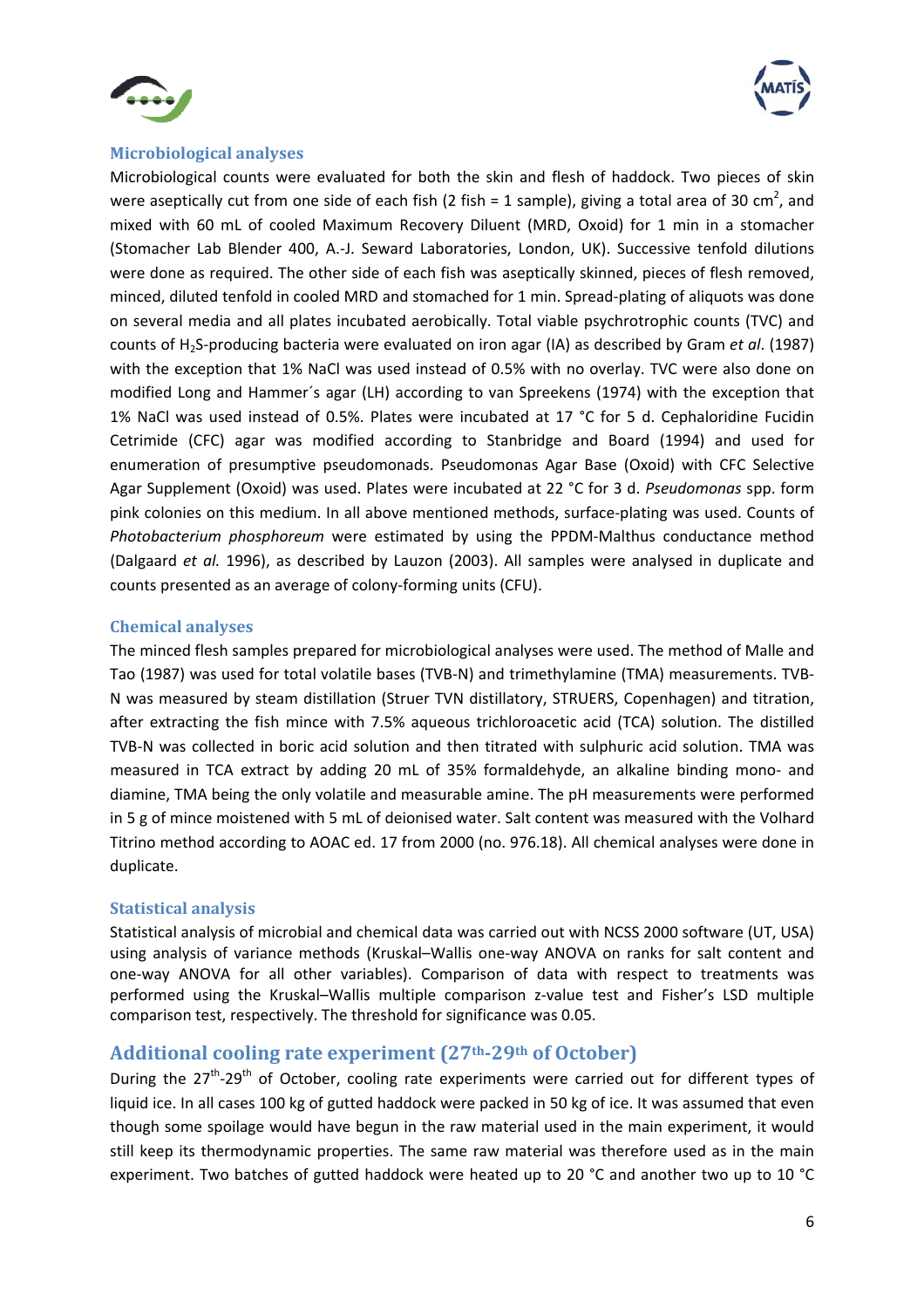



using hot water. The same methodology was used for temperature logging as in the main experiment, except that 6 loggers were used in each layer for the groups which were cooled down from 10 °C. Having inserted all the temperature loggers and packed the raw material in ice, a lid was put on each tub which was stored in HB Grandi's cool storage room for approximately 16 h.

| Group # | $x_{ice}$ [%] | $\cdot$ [°C] | ice type | ${\mathsf T}_{\operatorname{ice}}\left[ {}^{\circ} {\mathsf C} \right]$ |
|---------|---------------|--------------|----------|-------------------------------------------------------------------------|
|         | 24            |              | LIB      |                                                                         |
|         | 24            | 20           | LIA      | $-2.4$                                                                  |
| З       | 24            | ш            | LIB      | $-2.3$                                                                  |
|         |               | н.           | IΑ       | $-2.3$                                                                  |

#### **Table 1. Experimental groups for cooling rate experiment**

#### **Equipment**

#### **Raw material**

Haddock was caught using a longline on October 13, 2008, in Hvalfjörður by Svalur BA120, stored ungutted and uniced in 2 tubs according to the needs of the experiment. Upon landing (about 4‐6 h from catch), the fish was brought to the market storage room, and then gutted and rinsed. The fish was 6-9 h old from catch when received in the storage room in HB Grandi (Iceland) and its temperature was around 8 °C.

#### **Containers**

Fish tubs constructed of polyethylene and polyurethane with styrofoam insulated walls and cover, were used to store the fish in different cooling treatments. Each 310 L tub had a sufficient storage capacity for 100 kg of fish and ice.

#### **Temperature logging**

Two types of temperature recording devices were used for temperature monitoring:

a. iButton temperature loggers, type DS1922L: This logger has an accuracy of ±0.5 °C, a resolution of 0.0625 °C and an operating range of ‐40 to +85 °C. The diameter is 17 mm and the thickness is 5 mm. The iButton loggers were used in the whole fish, positioned as deep in the fish flesh as possible. http://www.maxim-ic.com/quick\_view2.cfm/qv\_pk/4088



b. Onset temperature logger, type UTBI‐001: This logger has an accuracy of ±0.2 °C, a resolution of 0.02 °C and an operating range of ‐20 to +70 °C. The diameter is 30 mm and the thickness is 17mm. Two of these temperature loggers were used for each group, one outside the tub for ambient temperature while the second recorded the temperature in the medium. http://www.onsetcomp.com/products/data‐loggers/utbi‐001



#### **Ice makers**

Two commercially available ice makers were used for the experiment. The LIB ice was produced on site while the LIA ice had to be transported ca. 6 km in an insulated tub to the experiment facilities.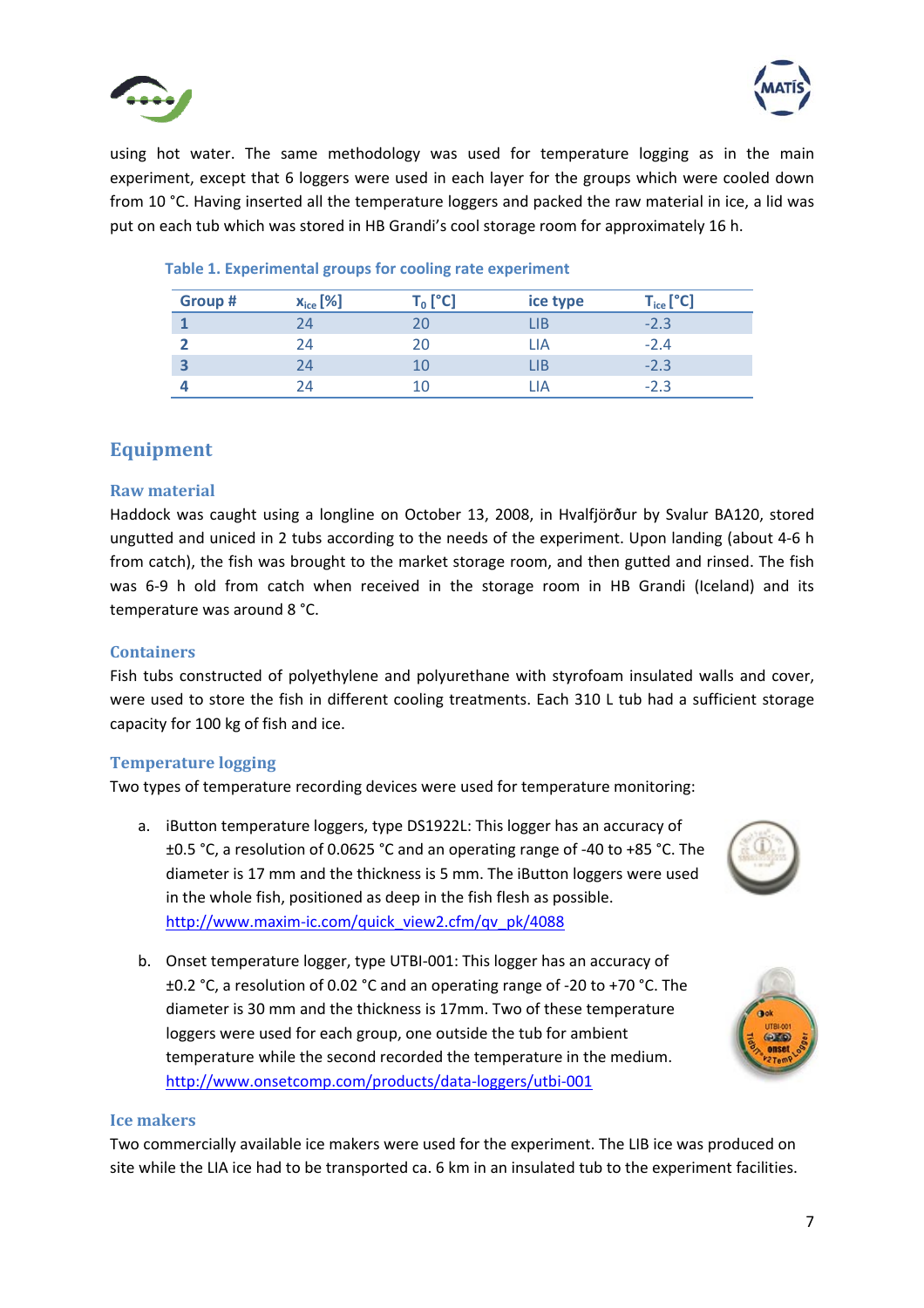



#### **Results**

#### **Main experiment (13th21st of October)**

Figure 1 shows the temperature development of gutted haddock during the first 6 h of the experiment. The groups where LIB was used seem to give slightly faster cooling. In those groups 0 °C was reached in 20-30 min while the same process took around 57 min for LIA. Crushed plate ice (PI+PI) showed the slowest cooling rate where 0 °C was reached after 4 h and 20 min. The cooling rate must however be examined with respect to the average weight of the groups displayed in **Error! Reference source not found.**. The difference in cooling rate (Figure 2) between LIA and LIB might partly be explained by the fact that the fish in the LIA group had on average 10% more weight than other groups. Another reason might be the delayed use of type A of liquid ice, as a period of about 2 h had elapsed between production and use in the experiment.

Figure 3 shows how well temperature was maintained during the storage period. It is evident that excessive amount of ice was used in all cases since the maximum temperature difference during the storage period of 8 days was around 1 °C. The temperature of PI+PI and LIA groups increased by 0.3 °C during the storage period. The temperature in LIB increases by 1 °C during the same period.

On Figure 4 the average temperature of the layers is displayed along with the ambient temperature outside the tub for each group. The temperature in HB Grandi cool storage room fluctuated between 2‐5 °C. No significant difference can be seen in ambient temperature between groups.



**Figure 1: Cooling during the first 6 h – mean temperature of all layers (T0=7.5 °C)**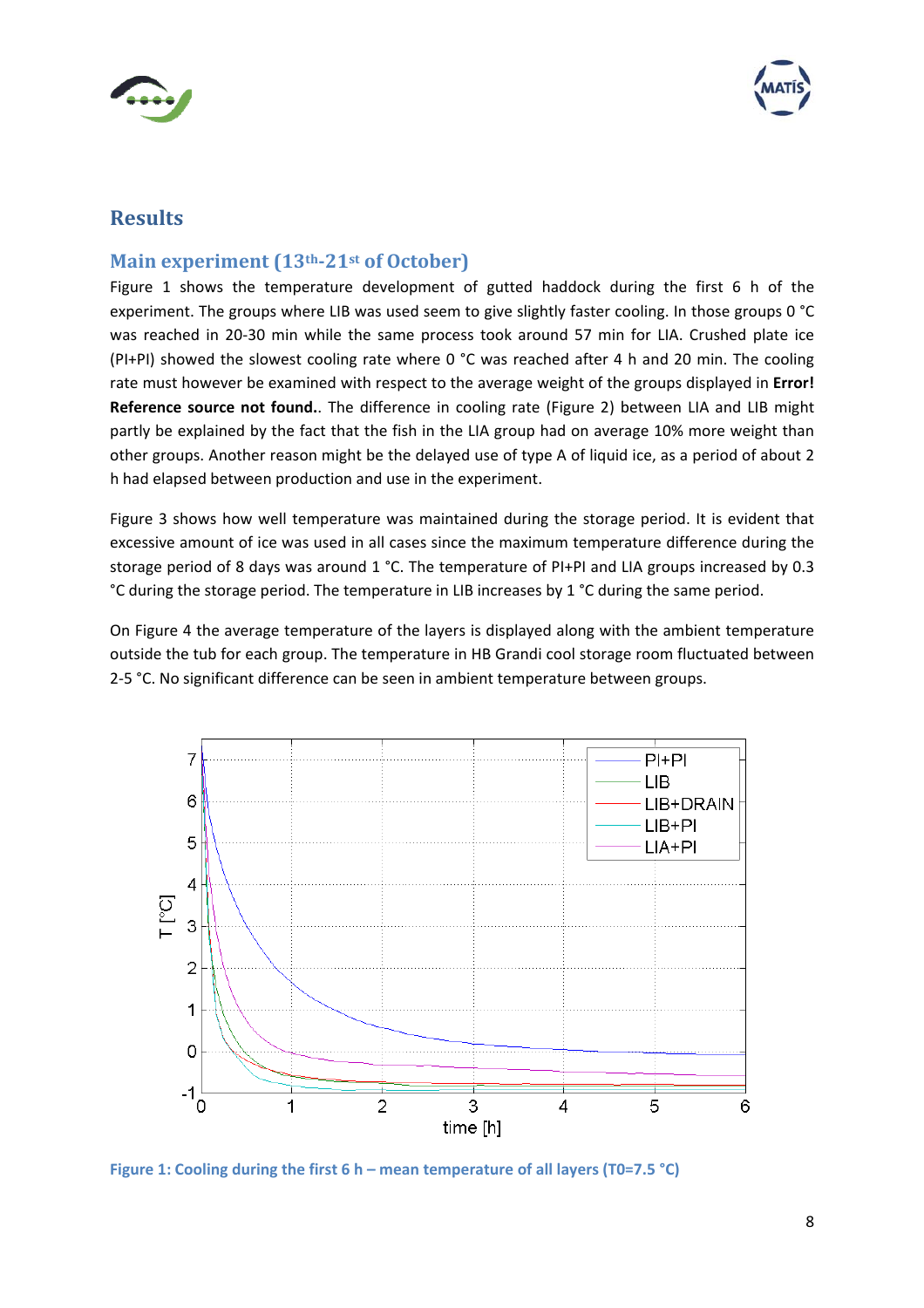



**Table 2. Average weight of the fish where temperature was logged and percent deviation based on a standard fish of 952 g**

|                  | P <sub>1</sub> +P <sub>1</sub> | LIB   | LIB+DRAIN | LIB+PI  | LIA+PI |
|------------------|--------------------------------|-------|-----------|---------|--------|
| Ave. weight [g]  | 897                            | 915   | 1000      | 904     | 1045   |
| <b>Deviation</b> | $-5.8\%$                       | -4.0% | 5.1%      | $-5.1%$ | 9.8%   |



**Figure 2: Cooling rate during the first hour – mean temperature of all layers (T0=7.5 °C)**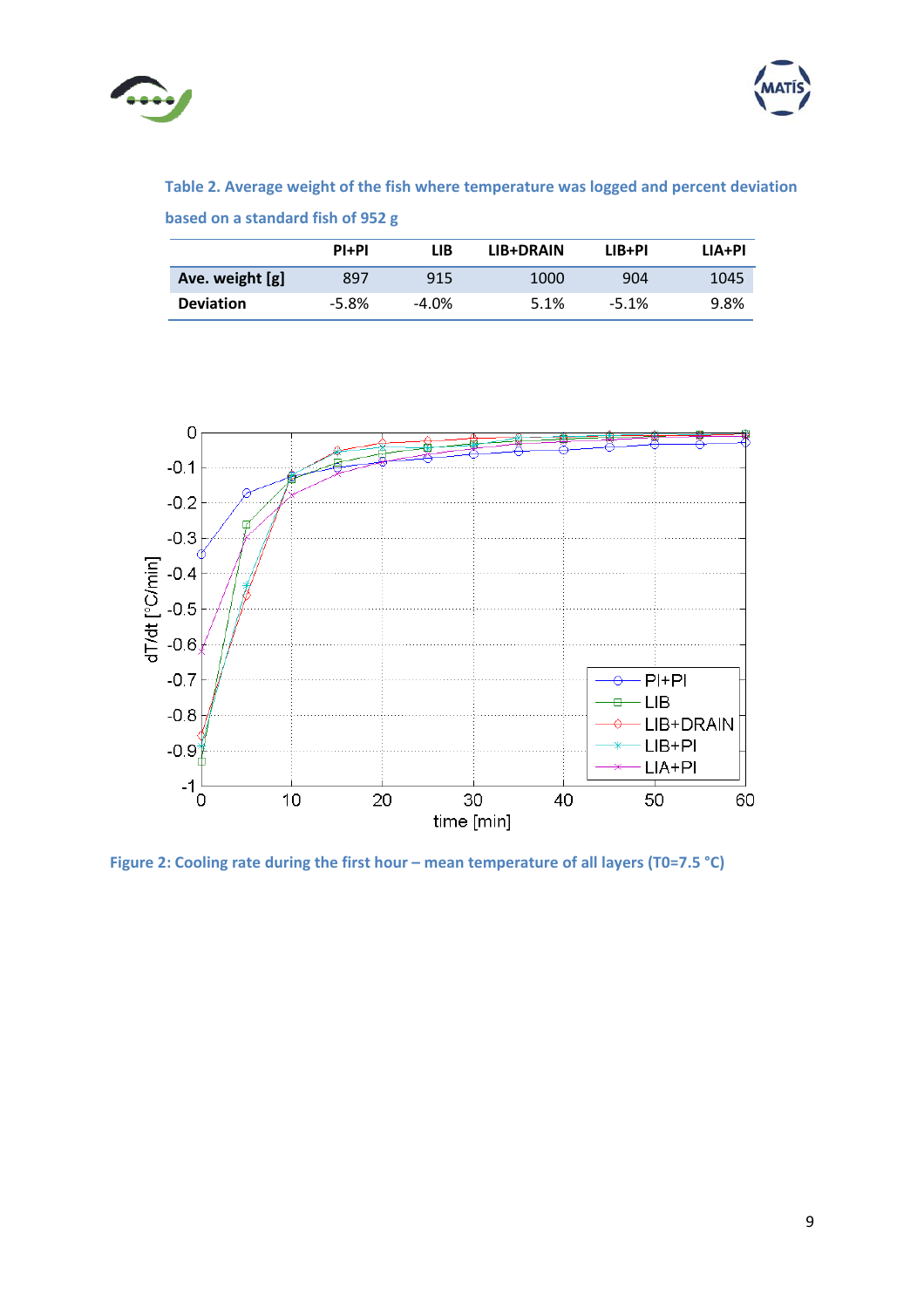





**Figure 3: Maintenance of temperature ‐ mean temperature of all layers (T0=7.5 °C)**



**Figure 4: Fish temperature maintenance (curves below 0 °C) and fluctuating ambient temperature of tubs between 2‐5 °C**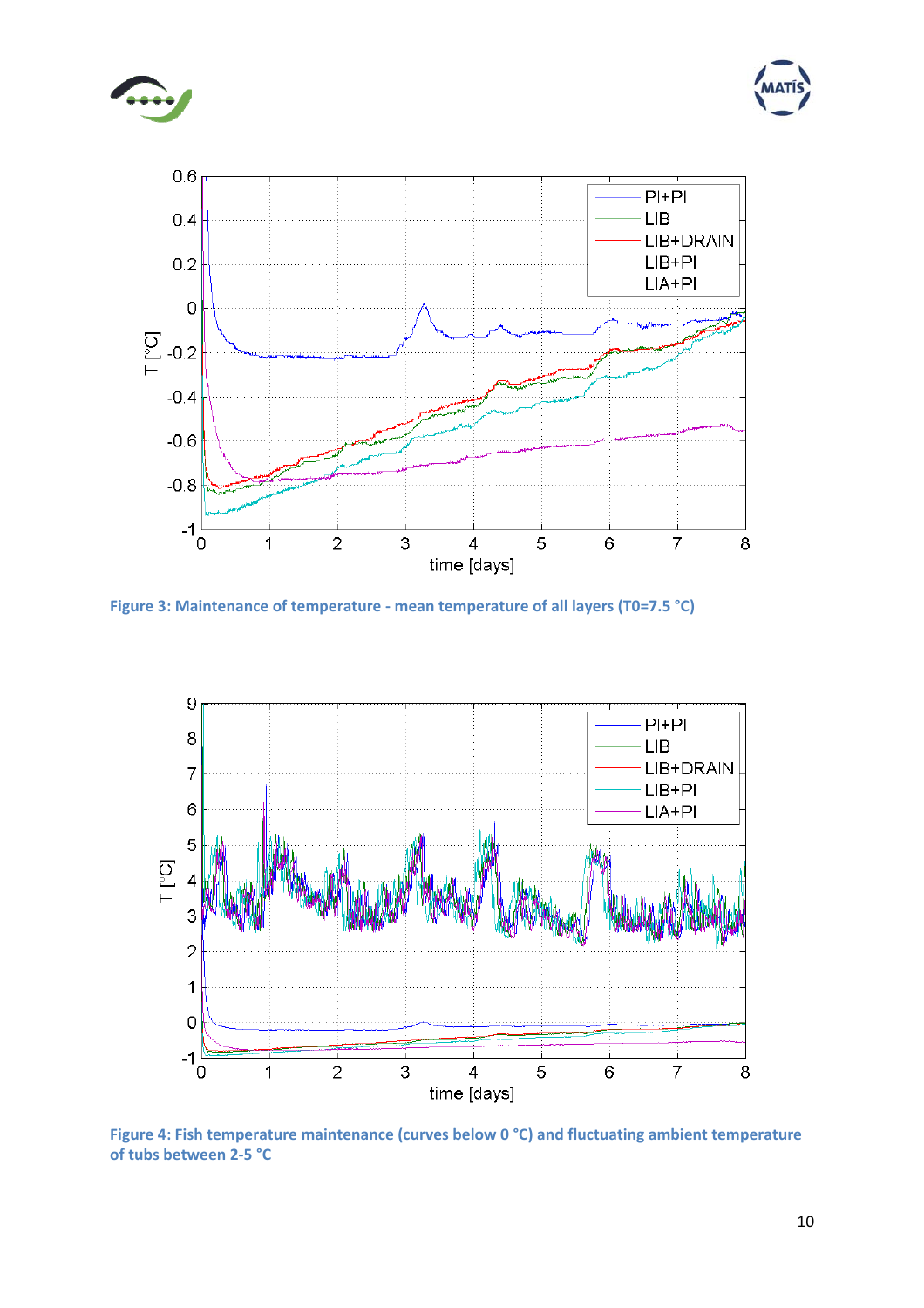



#### **Effects of cooling methods on microbiological load of haddock skin**

Skin counts were assessed initially on the raw material used, resulting in an overall psychrotrophic load (TVC) of 3.1 ± 0.1 log CFU/cm<sup>2</sup>. *Photobacterium phosphoreum* (Pp = 2.9 ± 0.3 log CFU/cm<sup>2</sup>) was found to dominate among the specific spoilage organisms (SSO) assessed (H<sub>2</sub>S-producers, 2.2  $\pm$  0.3 log CFU/cm<sup>2</sup>; pseudomonads, 0.8  $\pm$  0.3 log CFU/cm<sup>2</sup>). The growth behaviour of these SSOs was influenced by the cooling methods, as shown in Figure 5.



**Figure 5: Development of microbiota on haddock skin as influenced by the cooling methods**. **Different letters indicate significant count differences among cooling methods on respective sampling day (***p* **< 0.05).**

The least effect was observed during the first 4 days of storage for pseudomonads which grew steadily, independently of the cooling methods used. However after 8 days of storage, pseudomonad counts were significantly (*p <* 0.05) lower on fish cooled with LIB+PI than LIB alone or LIA+PI. Ice storage performed as well as LIB+PI in slowing down pseudomonads. Pp growth was delayed for at least 4 days by all cooling methods, after which a significant growth increase was seen on fish stored in LIB alone. A similar but shorter delay was seen for  $H_2S$ -producers, followed by significant growth in LIB cooled fish. Counts of H<sub>2</sub>S-producers were significantly lower on LIB+PI fish than LIA+PI fish, but no significant difference was observed with iced fish. The psychrotrophic microbiota developed significantly faster on LIB stored fish than the other treatments. Overall, it can be said that time of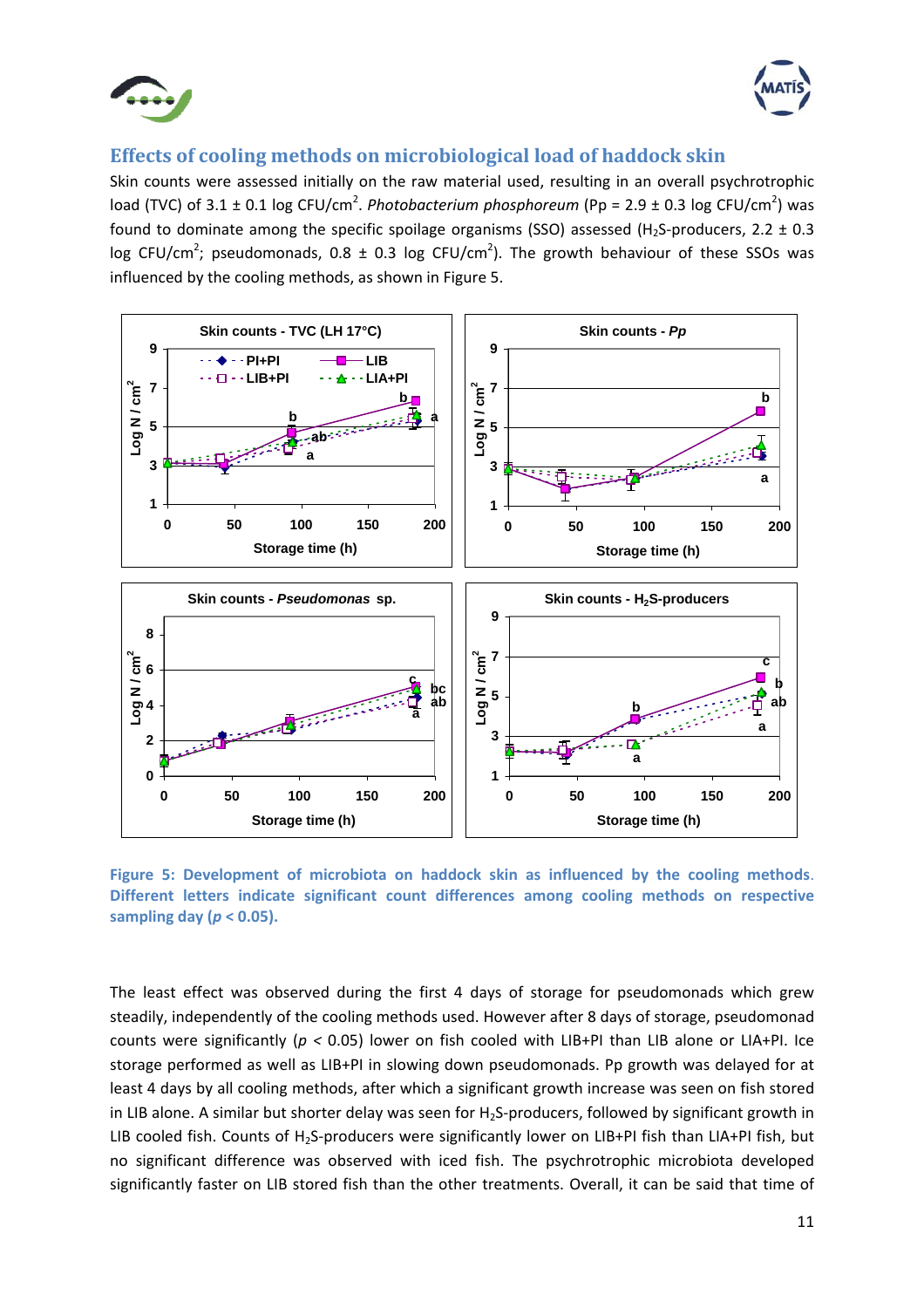



storage is an important factor in the efficiency assessment of different cooling methods. No significant differences in skin microbial load were observed among the cooling methods after 2 days of storage, while after 4 days H<sub>2</sub>S-producers grew significantly faster on LIB stored fish as well as fish stored in crushed plate ice. After 8 days, SSOs evaluated had reached significantly higher levels on LIB stored fish, while no or little difference was seen among other cooling methods. This was observed despite the large temperature variations seen in Fig. 1, with crushed plate ice showing the warmest profile and LIA the coolest one.

#### **Effects of cooling methods on microbiological load of haddock flesh**

Flesh count of raw material was not assessed before the start of the experiment, as generally known to be sterile in newly caught fish. Psychrotrophic flesh counts were slightly influenced by the cooling methods on day 2, but no significant differences were seen in TVC and pseudomonad counts as time progressed (Figure 6).



**Figure 6: Development of microbiota in haddock flesh as influenced by the cooling methods**. **Different letters indicate significant count differences among cooling methods on respective sampling day (***p* **< 0.05)**; **ns, not significant.**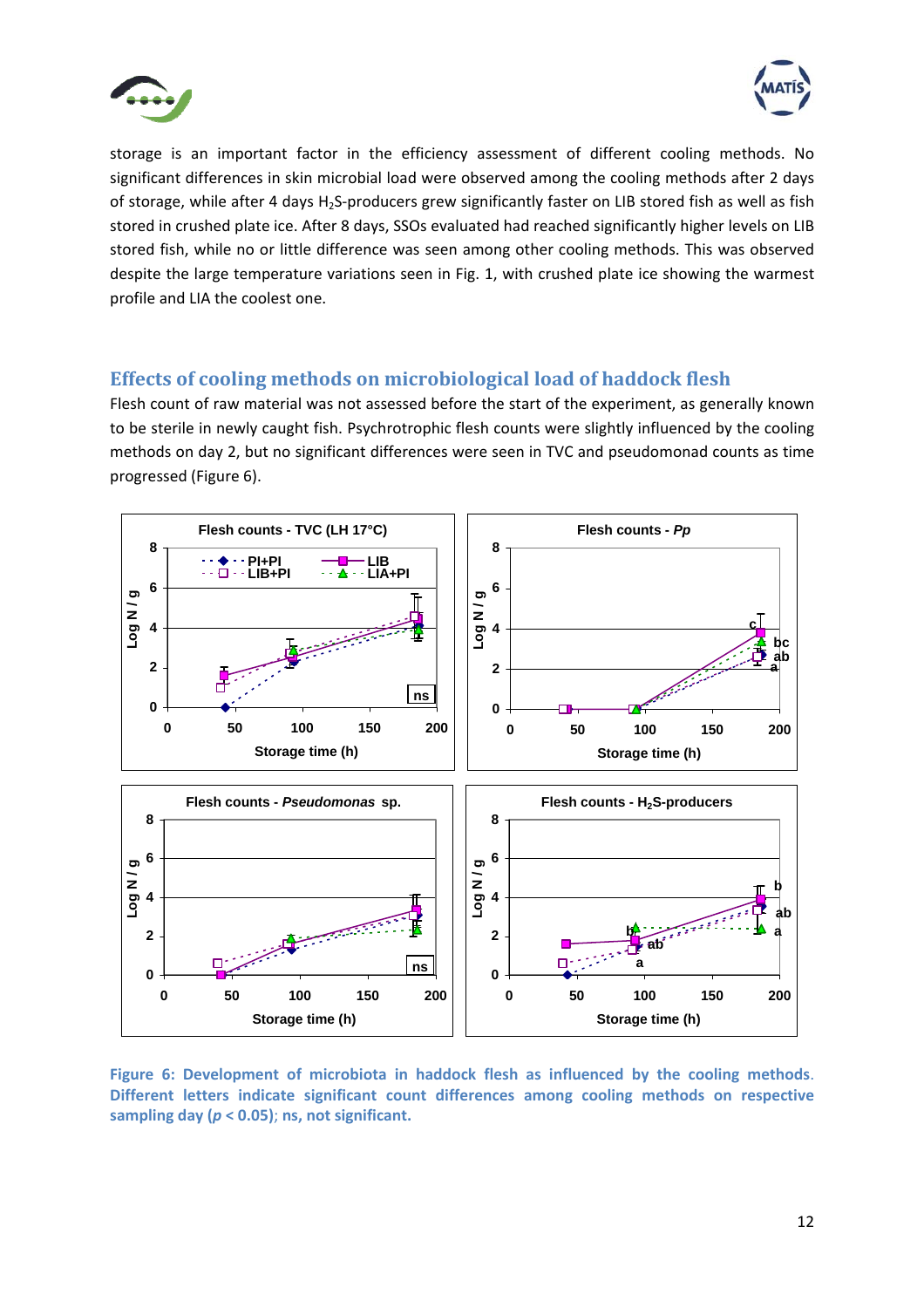



Pp growth was delayed by all cooling methods for at least 4 days, which agrees with the results for skin counts. After 8 days of storage, slowest growth was seen in LIB+PI as well as PI+PI stored fish and fastest growth in LIB stored fish. At that time point, H<sub>2</sub>S-producers reached lowest level (2.4 log  $CFU/g$ ) in LIA+PI stored fish, but highest (3.3-3.9 log  $CFU/g$ ) in the other groups. Pseudomonads and H2S‐producers are known to be less influenced by superchilling than *Photobacterium phosphoreum* (Olafsdottir *et al*. 2006b). Based on the temperature profile recorded, the 0.5 °C temperature gradient observed between LIB+PI or LIA+PI and ice stored fish, mostly at the superchilling zone, does not explain the similar Pp growth seen in these treatments. Therefore it is suggested that the more salty and wet environment created by the liquid ice may have contributed to the transition of Pp from the skin to the flesh and influenced its development despite this superchilled condition. Finally, it can be pointed out that the effects caused by the different cooling methods on the flesh spoilage microbiota were apparently lesser than those reported for the skin microbiota.

#### **Effects of cooling methods on chemical changes in haddock flesh**

Measurements of pH throughout the storage time varied very little (Figure 7). Salt uptake was evaluated in the flesh of fish stored under liquid ice treatments (LIB, LIB+PI, LIA+PI). LIB ice contained 2.1  $\pm$  0.1% NaCl, while 2.9  $\pm$  0.1% was found in LIA+PI. Initial NaCl content on the fish flesh was 0.15  $\pm$ 0.07%. After 2 and 4 days of storage, a slight salt uptake was noticed, but after 8 days a significant (*p <* 0.05) increase was found in all liquid ice treatments compared to the NaCl content of the raw material.



**Figure 7: Changes in pH and salt content of haddock flesh as influenced by the cooling methods. Different letters indicate significant differences among cooling methods (***p* **< 0.05).**

Measurements of TVB‐N and TMA were done after 8 days of storage. Their increase usually reflects the production of bacterial spoilage metabolites. In iced gadoid fish, rejection levels are 30‐35 mg N (TVB) and 10‐15 mg N (TMA) in 100 g of flesh. Initial TVB‐N content in the raw material amounted to 11.9  $\pm$  2.8 mg N/100 g. No increase was observed in iced fish after 8 days of storage, in agreement with the undetected TMA. In the liquid ice treatments that were iced on top (LIB+PI and LIA+PI), a significant increase in TVB‐N and TMA was found on day 8 (Figure 8). When LIB was used alone, the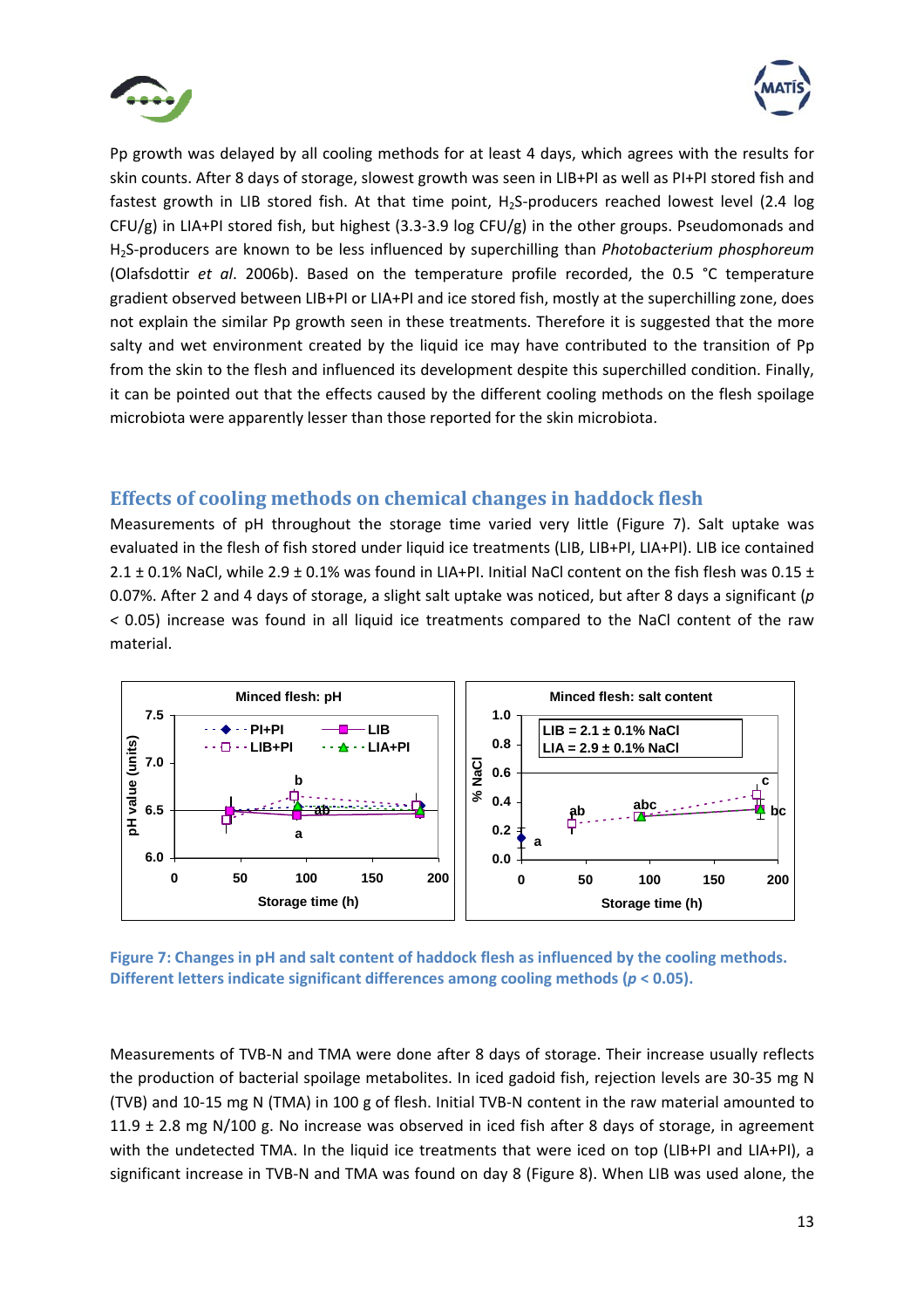



highest levels were found. This difference between the liquid ice treatments (with or without icing) can be related to the better temperature control provided by the additional top crushed plate ice layer as storage time progressed (Fig.1). In fact, TMA is readily produced as temperature increases. LIB fish had reached 0.5 °C on day 8 in the top layer (data not shown) and their TMA content as well as P ratio (TMA/TVB-N) were the highest. Considering the faster accumulation of volatile basic compounds observed in these liquid ice treatments than in iced fish despite the higher temperature profile of the latter, it can be speculated that the conditions created by the liquid ice environment became more favourable to the bacterial production of these spoilage metabolites. In fact, this can probably be linked to growth of Pp which is an efficient TMA producer (Dalgaard 1995a, b).



**Figure 8: Changes in pH and salt content of haddock flesh as influenced by the cooling methods**. **Different letters indicate significant differences among cooling methods (***p* **< 0.05).**

#### **Additional cooling rate experiment (27th29th of October)**

Figure 10 shows the cooling of gutted haddock during the first hour of the experiment. Two reference temperatures are used for both ice types, 10 °C and 20 °C. When cooled from 10 °C the fish packed in LIB took 24 min to reach 4 °C while it took 36 min for fish packed in LIA. When cooled from 20 °C the fish packed in LIB took 46 min to reach 4 °C while it took 55 min for the fish packed in LIA.

The main objective of this experiment was to examine the initial cooling rate of the material rather than the maintenance of temperature. Since the amount of ice which was used was limited none of the groups reached temperatures below 0 °C. This can be seen from Figure 9 where the temperature of all groups stabilises around 2 °C. As can be seen from Table 3 there was little variation of weight between groups. Figure 12 shows that the ambient temperature was around 2‐4 °C during most of the storage period and is comparable for all groups.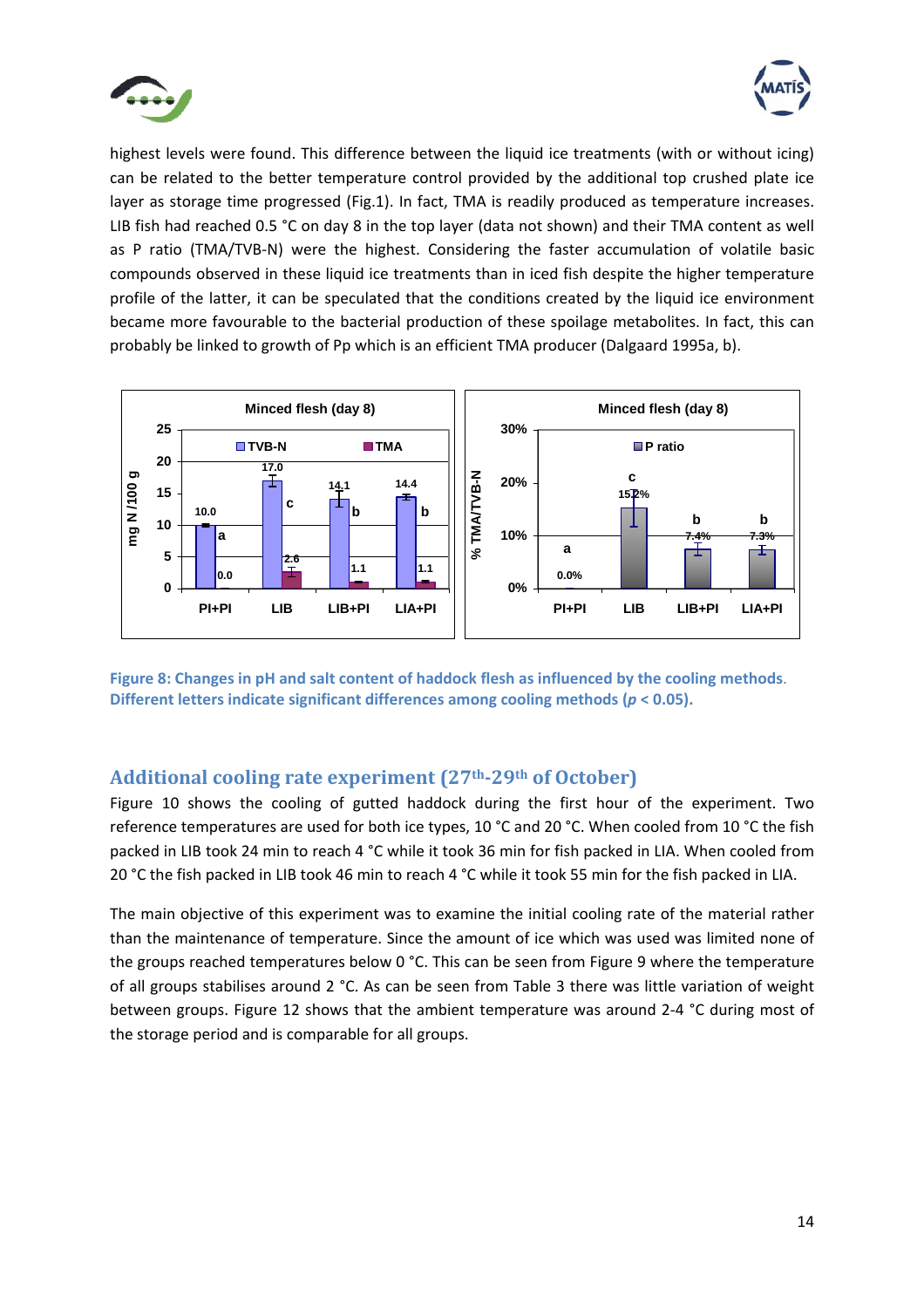



**Table 3. Average weight of the fish where temperature was logged and percent deviation based on a standard fish of 1010 g**

|                  | $LIA - 20 °C$ | $LIB - 20 °C$ | $LIA - 10 °C$ | LIB – 10 $^{\circ}$ C |
|------------------|---------------|---------------|---------------|-----------------------|
| Ave. weight [g]  | 1029          | 985           | 1010          | 1016                  |
| <b>Deviation</b> | 1.9%          | $-2.5%$       | $0.0\%$       | 0.6%                  |



**Figure 9: Cooling of haddock from 10 and 20 °C – mean temperature of all layers**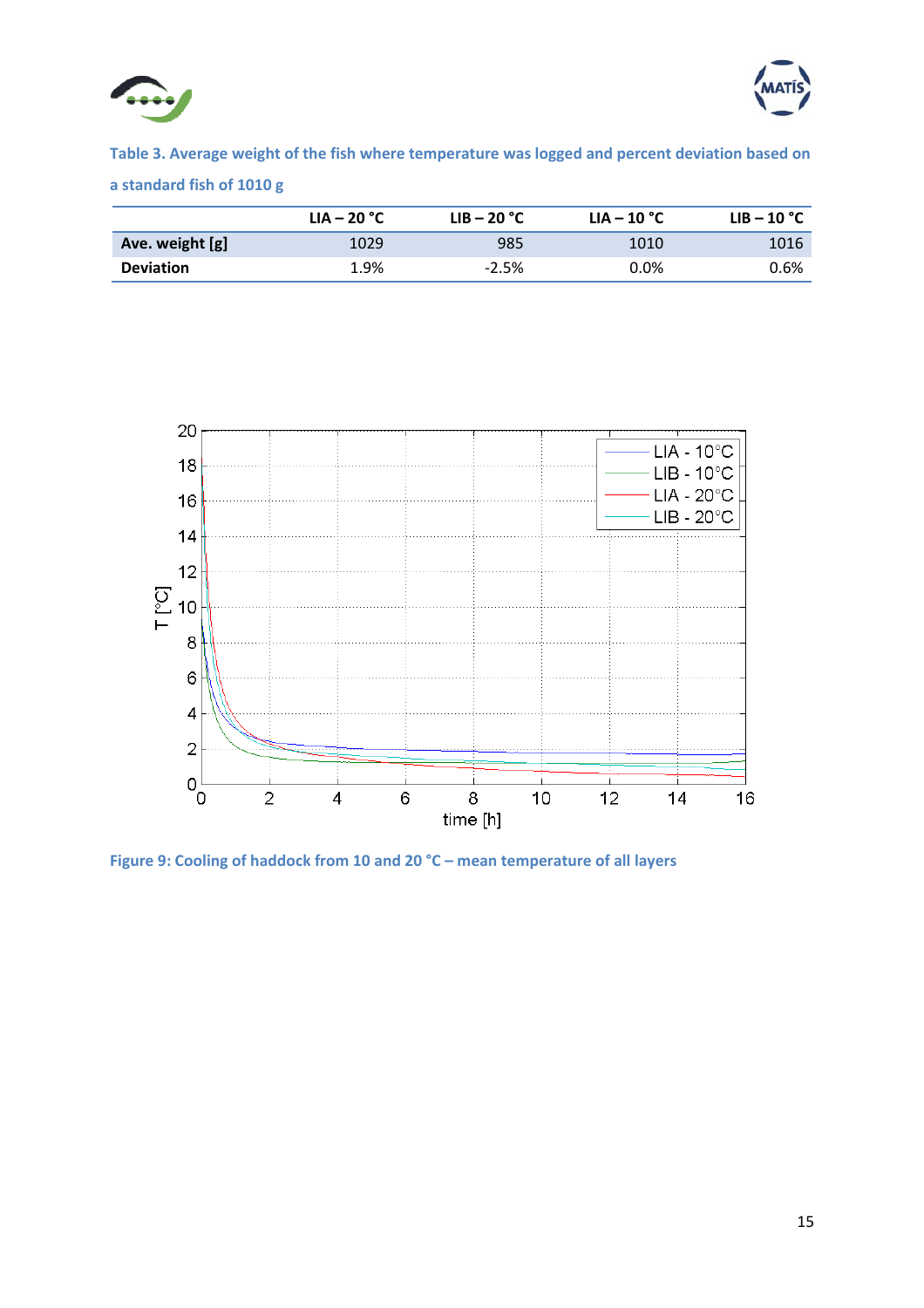





Figure 10: Cooling of haddock from 10 and 20 °C during the first hour - mean temperature of all **layers**



Figure 11: Cooling rate of 10 °C and 20 °C haddock during the first hour - mean of all layers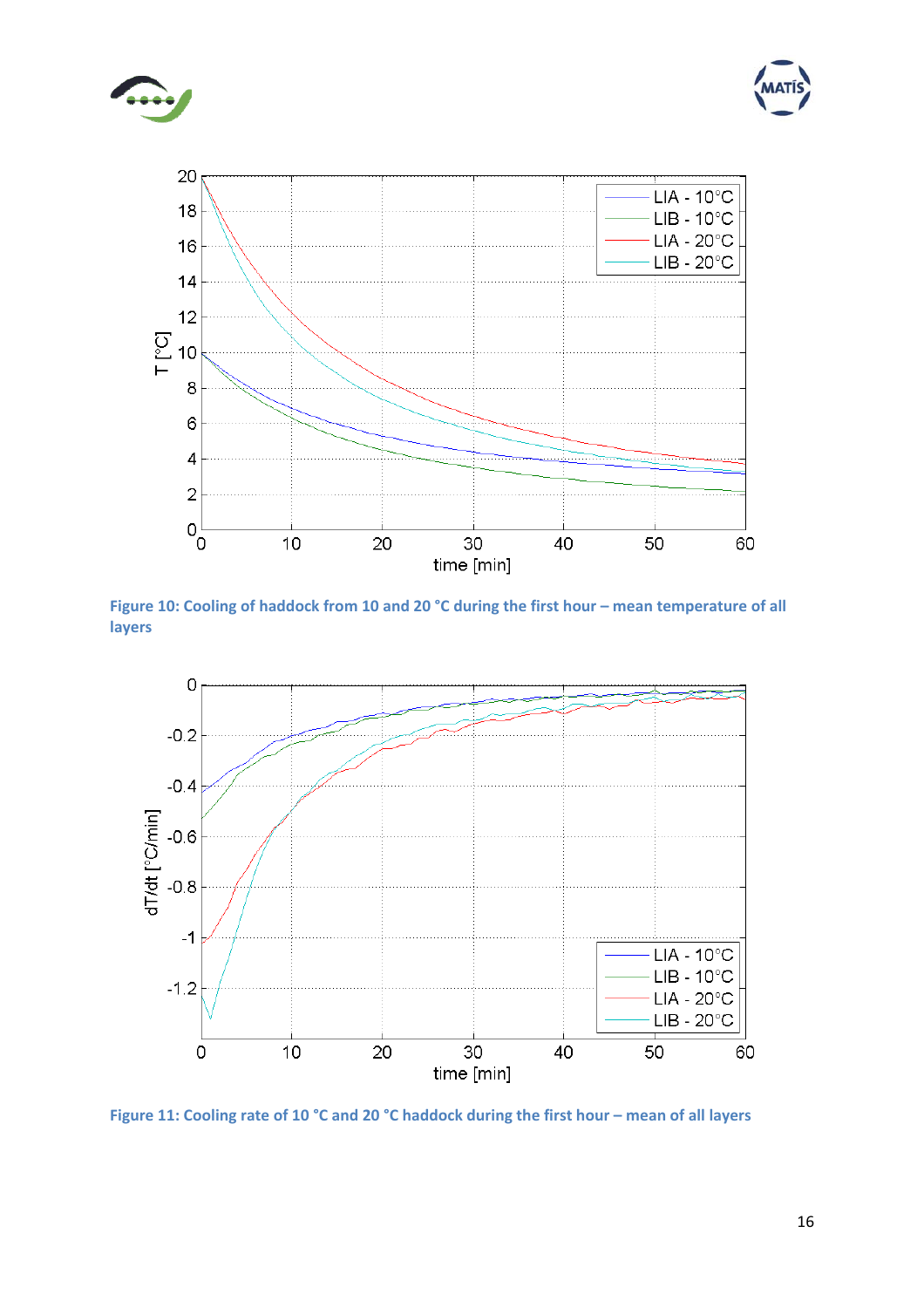





**Figure 12: Cooling of whole, gutted haddock and monitoring of ambient temperature**

### **Conclusion**

#### **Main experiment (13th21st of October)**

The conditions used in this experiment differed slightly from optimal conditions usually preferred for handling and storage of whole fish. However, this was done to achieve standardised fish in tubs and of similar temperature. Skin and flesh counts of specific spoilage organisms were evaluated separately to obtain a better understanding of the microbial contamination process occurring in whole fish treated differently. Overall, it was found that growth of some SSO on fish skin was delayed at early storage, independently of the cooling methods. With further storage, little or no count difference was seen among traditionally iced fish and those cooled in liquid ice for 2 h before draining and top layer icing. Even less difference was observed in the flesh microbiota developing until significant growth increase in *Photobacterium phosphoreum* and H<sub>2</sub>S-producing bacteria was observed on day 8 in LIB cooled fish. Interestingly, the differences obtained in the temperature profiles of fish cooled differently were not supported by different bacterial growth behaviour. In fact, SSO spoilage potential was not reduced as time progressed, as demonstrated on day 8 by the significantly higher TVB-N and TMA content of fish cooled in liquid ice compared to traditional icing. Conditions created by liquid ice environment (salt uptake of flesh) may have been unfavourable, causing an even faster fish deterioration process with increasing storage time compared to traditional ice storage.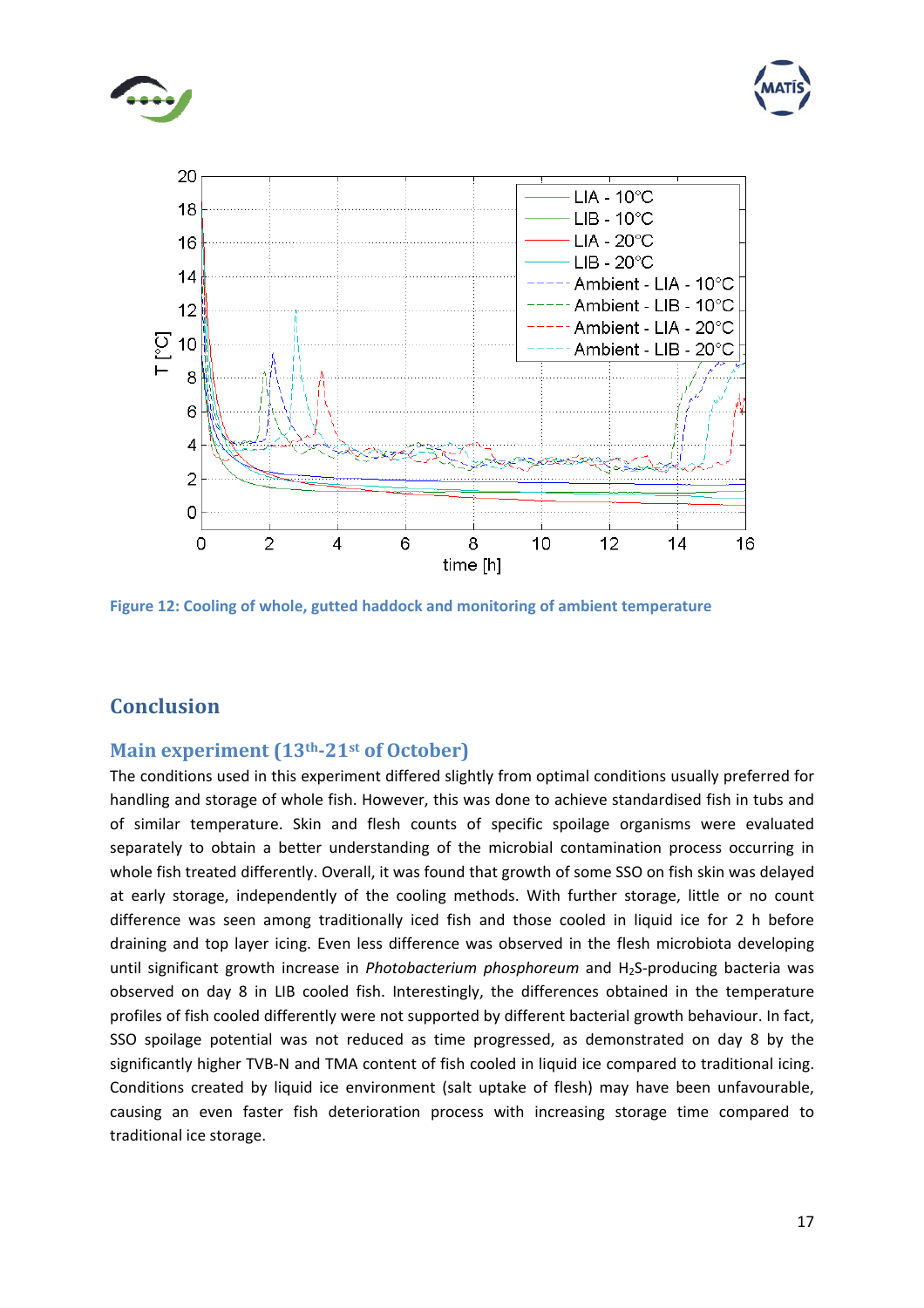



LIB gave slightly faster cooling, where 0 °C was reached in 20-30 min, while the same process took 57 min for LIA. This difference might partially be explained by the fact that the individuals used for temperature logging in the LIA group had on average 10% more weight than the other groups. The greatest difference in cooling rate was however observed between the liquid ice groups and crushed plate ice, where the latter took 4.3 h to reach 0 °C. The LIA group seemed to maintain temperature slightly better than the other liquid ice treatments. During a storage period of 8 days the LIB groups increased in temperature by ca. 1 °C, while LIA increased by approximately 0.3 °C.

It is noteworthy that a parallel study using cultivation-independent method (16S rRNA clone analysis) evaluated the effect of cooling treatments on the bacterial community of haddock initially and at the end of storage (Reynisson *et al*., 2010). It was shown that a significant divergence of bacterial developments resulted, explained by the environmental conditions caused by the cooling treatments applied to the fish. The use of liquid ice is in many cases the most suitable cooling medium for whole fish to achieve faster cooling. One drawback of liquid ice is its stimulating growth effect on *P. phosphoreum* during extended storage of marine coldwater fish as a consequence of increased salt concentrations although draining the tubs during initial cooling might minimise this effect.

Results from experiments aiming to examine two different cooling methods on board fishing vessel (Magnússon *et al.* 2009), to apply different cooling techniques during processing including CBC (combined blast and contact) cooling and to compare storage of packed cod fillets kept either at steady temperature (-1 °C) or under temperature fluctuations showed that no marked difference was seen in sensory, microbial and chemical measurements in the raw material at processing whether plate ice or liquid ice was used on board. According to sensory analysis towards the end of storage of processed products, the experimental group prepared from liquid ice stored fish had one day extension in freshness and shelf life compared to the group originating from plate ice. However, this difference in shelf life is likely to be due to the temperature difference (0.6 °C) observed among these products during storage.

Further, a recent trial involving whole, gutted cod differently cooled and stored on board was conducted in November 2009 following the quality deterioration of the fish for 10 days (Magnússon *et al*. 2010). Comparison of direct icing versus 30‐min liquid cooling prior to re‐icing showed that, despite a more rapid cooling rate for liquid cooling treatment (reaching 0 °C in about 5 h compared to 10 h for iced fish), no difference was observed in freshness preservation while slightly longer shelf life was seen for iced fish. The shelf life in this study was considerably shorter compared to previous studies with whole cod, which may be explained by the fluctuating (2 to 5 °C) ambient temperature in the cold room where the tubs were stored.

#### **Additional cooling rate experiment (27th29th of October)**

LIB gave slightly faster cooling than LIA. When cooled from 20 °C, LIB reached 4 °C in 46 min while LIA took 55 min for the same process. The same trend was observed when cooled from 10 °C, where LIB and LIA reached 4 °C in 24 min and 36 min, respectively.

In this experiment the amount of pure ice which was used was limited, such that the raw material never reached the temperature of the liquid ice. The groups seemed to reach equilibrium at 1‐2 °C.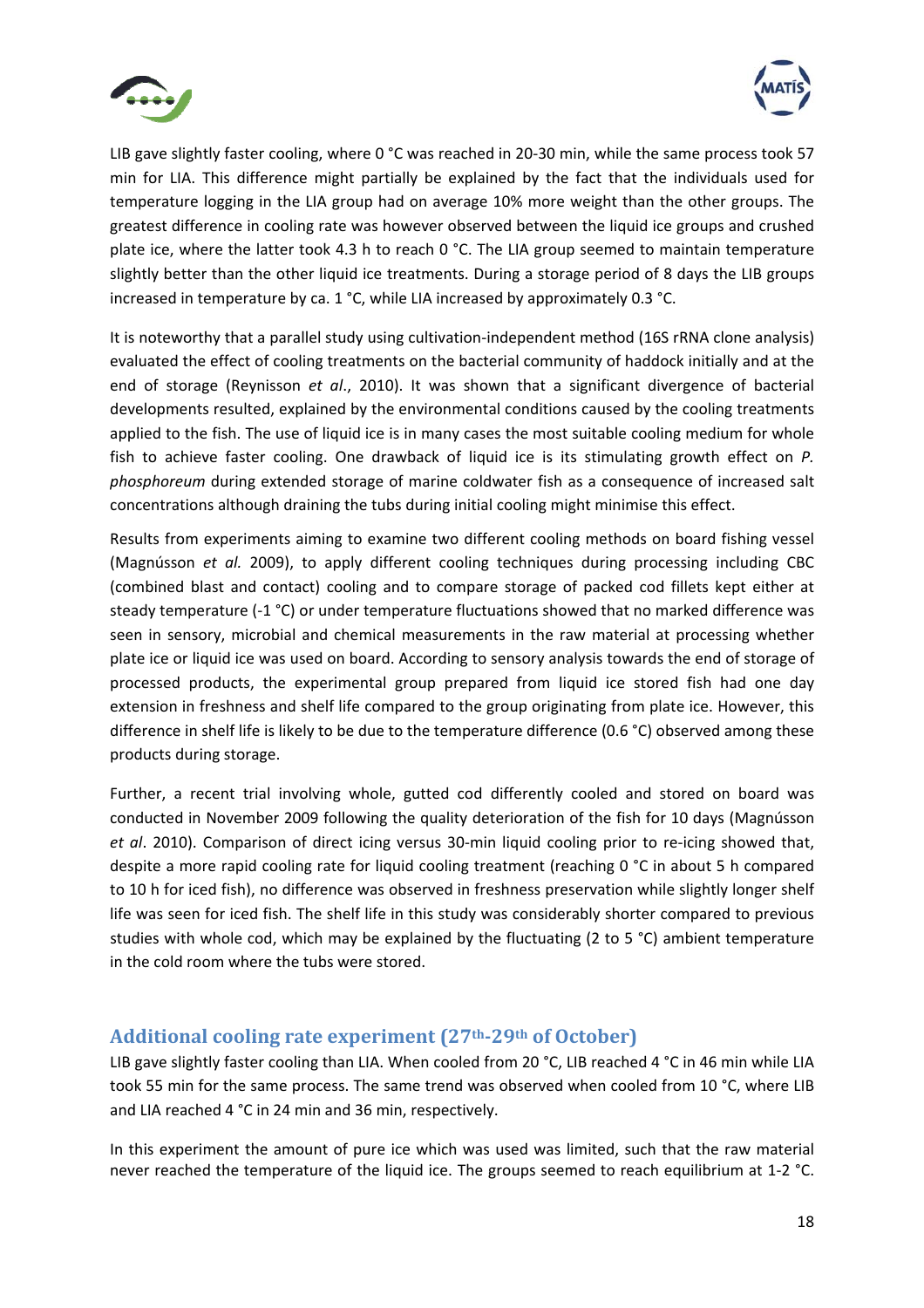



The difference in weight of the individuals which were temperature mapped was very small (mean for each group was maximum 2.5% from the overall mean 1010 g).

#### **Acknowledgements**

These experiments were carried out as a part of the research project EU‐funded Integrated Research Project CHILL‐ON (contract FP6‐016333‐2). The financing of this work is gratefully acknowledged.

#### **References**

AOAC. Assn. Official Analytical Chemists. 2000. Official methods of analysis. 17th ed. Washington, D.C. (no. 976.18).

Bellas I, Tassou SA. 2005. Present and future applications of ice slurries. Int J Refrig 28: 115–121.

Dalgaard P. 1995a. Modelling of microbial activity and prediction of shelf life for packed fresh fish. Int J Food Microbiol 26 (3):305‐317.

Dalgaard P. 1995b. Qualitative and quantitative characterization of spoilage bacteria from packed fish. Int J Food Microbiol 26 (3):319‐333.

Dalgaard P, Mejlholm O, Christiansen TJ, Huss HH. 1997. Importance of *Photobacterium phosphoreum* in relation to spoilage of modified atmosphere‐packed fish products. Lett Appl Microbiol 24: 373–378.

Dalgaard P, Mejlholm O, Huss HH. 1996. Conductance method for quantitative determination of *Photobacterium phosphoreum* in fish products. J Appl Bacteriol 81:57‐64.

Egolf PW, Kauffeld M, Kawaij M .2005. Handbook on ice slurries—fundamentals and engineering. International Institute of Refrigeration, Paris, pp 259–263.

Emborg J, Laursen BG, Rathjen T, Dalgaard P. 2002. Microbial spoilage and formation of biogenic amines in fresh and thawed modified atmosphere‐packed salmon (*Salmo salar*) at 2 degrees C. J Appl Microbiol 92: 790–799.

Esaiassen M, Nilsen H, Joensen S, Skjerdal T, Carlehog M, Eilertsen G, Gundersen B, Elvevoll E. 2004. Effects of catching methods on quality changes during storage of cod (*Gadus morhua*). Lebensm Wiss Technol 37: 643–648.

Gram L, Huss HH. 1996. Microbiological spoilage of fish and fish products. Int J Food Microbiol 33: 121–137.

Gram L, Trolle G, Huss HH. 1987. Detection of specific spoilage bacteria from fish stored at low (0°C) and high (20°C) temperatures. Int J Food Microbiol 4:65‐72.

Lauzon HL. 2003. Notkun Malthus leiðnitækni til hraðvirkra örverumælinga. IFL project report 30‐03, 30 p (in Icelandic).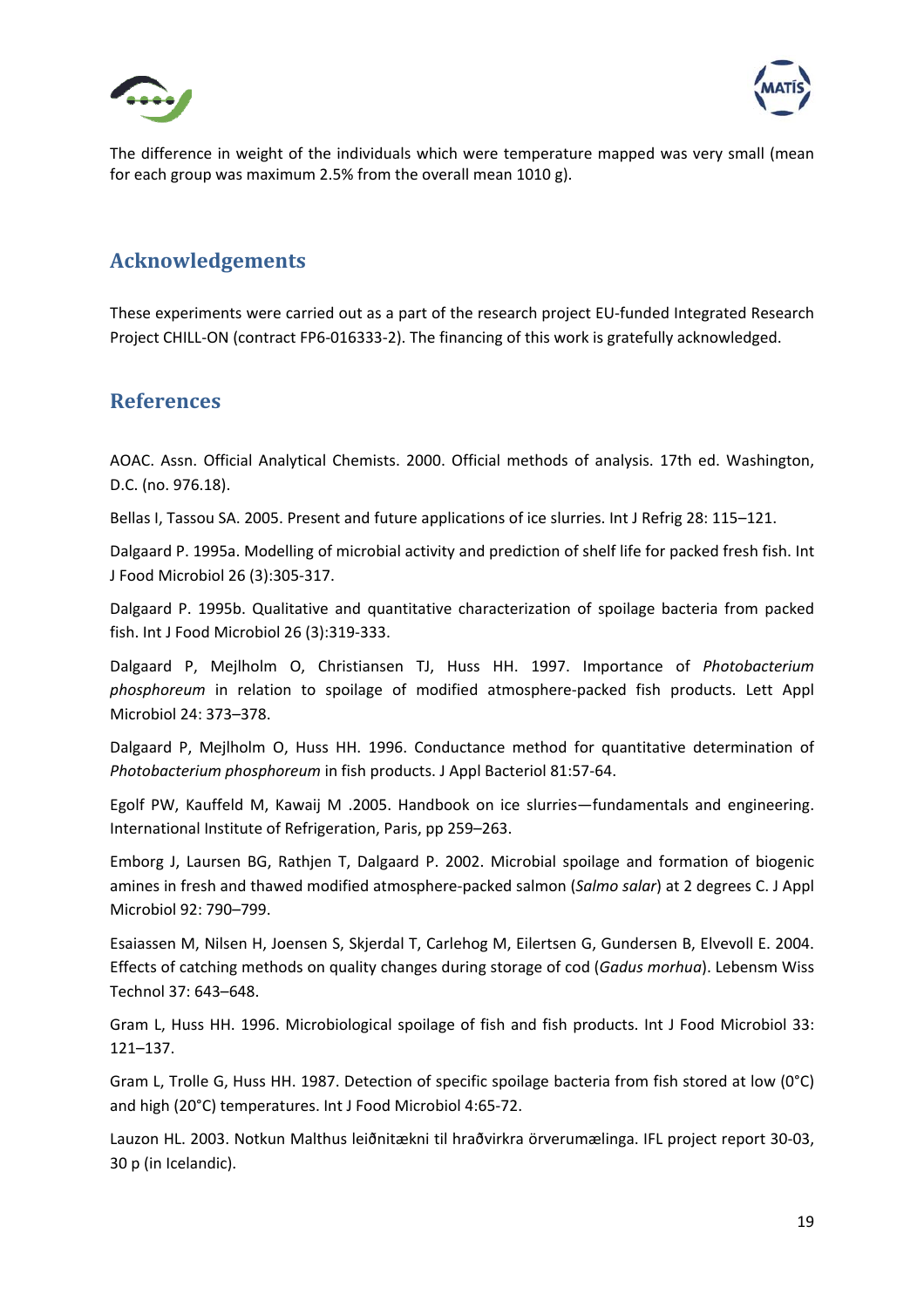



Lauzon HL, Magnusson H, Sveinsdottir K, Gudjonsdottir M, Martinsdottir E. 2009. Effect of brining, modified atmosphere packaging, and superchilling on the shelf life of cod (*Gadus morhua*) loins. J Food Sci 74: M258–M267.

Magnússon H, Lauzon Hélène HL, Sveinsdóttir K, Margeirsson B, Reynisson E, Rúnarsson ÁR, Guðjónsdóttir M, Þórarinsdóttir KA, Arason S, Martinsdóttir E. The effect of different cooling techniques and temperature fluctuations on the storage life of cod fillets (*Gadus morhua*) Report/Skýrsla Matís 23‐09, 37 p.

Magnússon H, Sveinsdóttir K, Þorvaldsson L, Guðjónsdóttir M, Lauzon HL, Reynisson E, Rúnarsson ÁR, Magnússon SH, Viðarsson JR, Arason S, Martinsdóttir E. 2010. The effect of different cooling techniques on the quality changes and shelf life of whole cod (*Gadus morhua*). Report/Skýrsla Matís 28‐10, 23 p.

McMeekin TA. 1975. Spoilage association of chicken breast muscle. Appl Microbiol 29: 44–47.

Malle P, Tao SH. 1987. Rapid quantitative determination of trimethylamine using steam distillation. J Food Prot 50(9):756‐760.

Olafsdottir G, Lauzon HL, Martinsdottir E, Kristbergsson K. 2006a. Influence of storage temperature on microbial spoilage characteristics of haddock fillets (*Melanogrammus aeglefinus*) evaluated by multivariate quality prediction. Int J Food Microbiol 111: 112–125.

Olafsdottir G, Lauzon HL, Martinsdottir E, Kristbergsson K. 2006b. Evaluation of shelf‐life of superchilled cod (*Gadus morhua*) fillets and influence of temperature fluctuations on microbial and chemical quality indicators. J Food Sci 71(2):S97‐S109.

Reynisson E, Lauzon HL, Thorvaldsson L, Margeirsson B, Rúnarsson AR, Marteinsson VÞ, Martinsdottir E. 2010. Effects of different cooling techniques on bacterial succession and other spoilage indicators during storage of whole, gutted haddock (*Melanogrammus aeglefinus*). Eur Food Res Technol 231: 237‐246.

Stanbridge LH, Board RG. 1994. A modification of the *Pseudomonas* selective medium, CFC, that allows differentiation between meat pseudomonads and Enterobacteriaceae. Lett Appl Microbiol 18:327‐328.

van Spreekens KJA. 1974. The suitability of Long and Hammer's medium for the enumeration of more fastidious bacteria from fresh fishery products. Ant Leeuw 25: 213‐219.

von Holy A, Holzapfel WH. 1988. The influence of extrinsic factors on the microbiological spoilage pattern of ground beef. Int J Food Microbiol 6: 269–280.